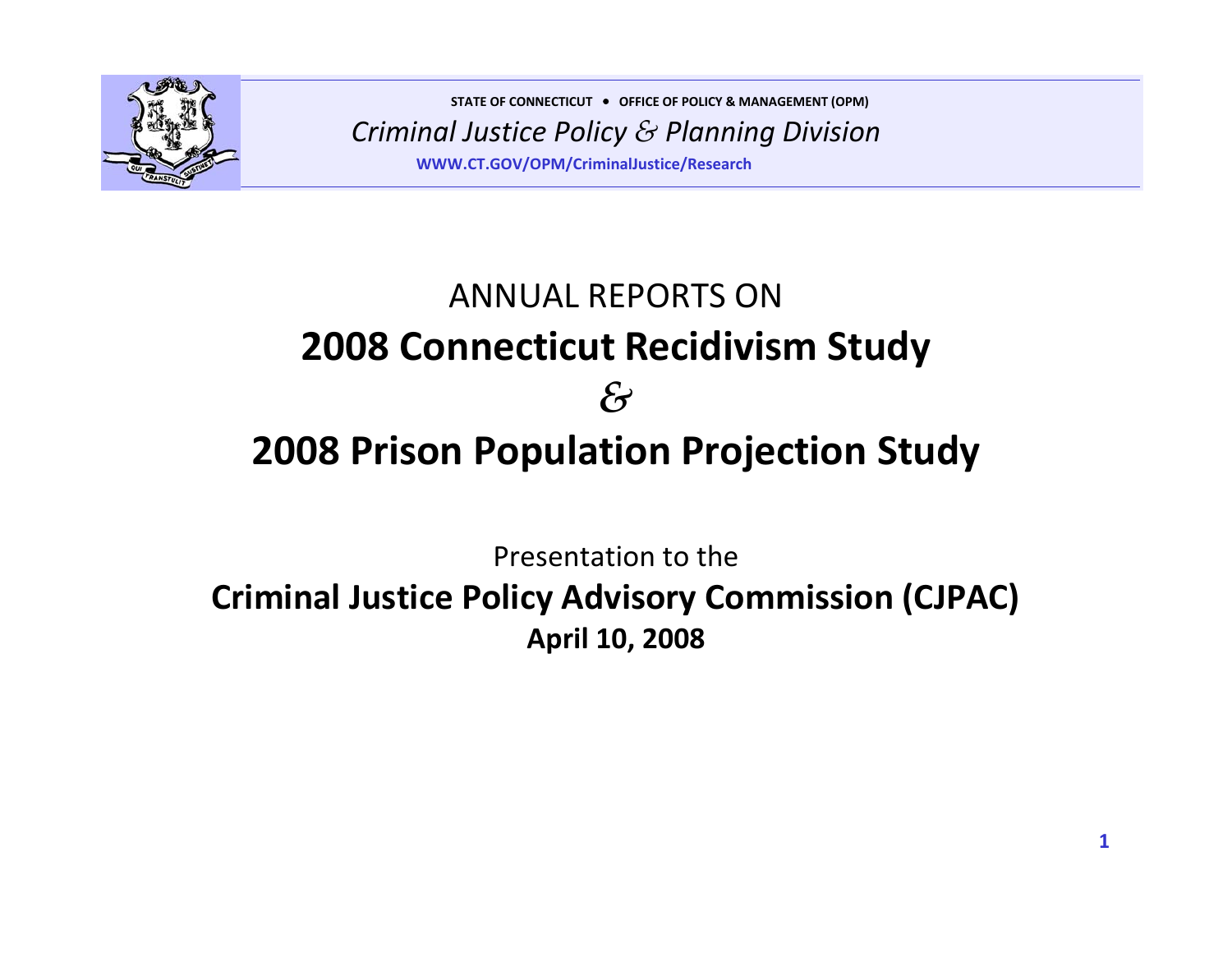

**STATE OF CONNECTICUT** <sup>y</sup> **OFFICE OF POLICY & MANAGEMENT (OPM)**

*Criminal Justice Policy & Planning Division*

**WWW.CT.GOV/OPM/CriminalJustice/Research**

### **FUNDING SOURCE:**

**U.S. Department of Justice (USDOJ), Bureau of Justice Statistics (BJS) State Justice Statistics Program for Statistical Analysis Centers (SAC)**

**Office of Policy and Management (OPM) Criminal Justice Policy and Planning Division (CJPPD) Research Unit**

**ConnecticutStatistical Analysis Center (SAC) Dr. Stephen Cox, SAC Director**

- **Forecast/Research Work Group**
- **Monthly Indicators**
- **Annual Forecast Study**
- **Annual Recidivism Study**
- **Evaluation/Outcome Research**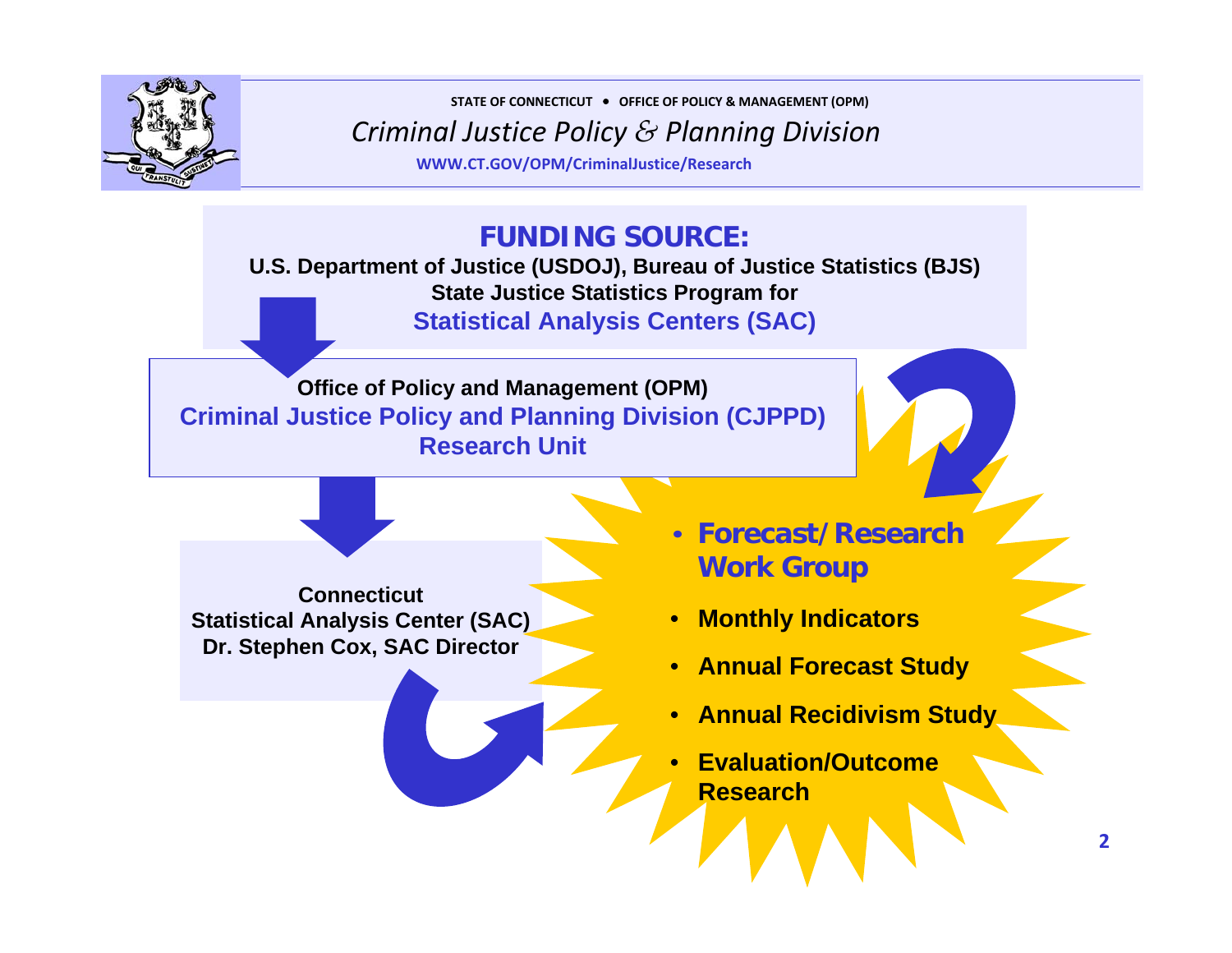

**WWW.CT.GOV/OPM/CriminalJustice/Research**

## **Acknowledgements**

Brian Austin, Jr., Under Secretary CJPPD

John Forbes, Assistant Director CJPPD

Stephen M. Cox, Ph.D., SAC Director, CCSU

Linda D. DeConti, Research Manager CJPPD

Alyse A. Chin, M.S.W., Asst Research Mgr. CJPPD

Lyndsay Ruffolo, Research Specialist, CCSU

### **Forecast/Research Work Group**

**Office of Policy and Management (OPM) Criminal Justice Policy & Planning** John E. Forbes, Assistant Division Director Linda D. DeConti, Research Unit Manager Alyse A. Chin, Assistant Research Manager Amanda Alves, Intern

**Central CT State University (CCSU)** Stephen M. Cox, Ph.D., SAC Director Lyndsay Ruffolo, Research Specialist

**State of Connecticut Judicial BranchCourt Operations** Judith Lee, Esq., Caseflow Mgmt Specialist

**Court Support Services Division (CSSD)** Center for Research & Quality Improvement Brian Hill, Manager Susan C. Glass, Program Manager

**Department of Correction (DOC)** Frederick J. Levesque, Director Cheryl Cepelak, Director Jody Barry, Associate Research Analyst

**Board of Pardons & Paroles (BOPP)** John Ladha, Executive Director Richard Sparaco, Parole & CS Manager Jerry Stowell, Consultant

**Department of Public Safety (DPS) Crimes Analysis Unit**

Lois Desmarais, Planning Specialist

**Department of Mental Health and Addiction Services (DMHAS)**

Alfred Bidorini, Director of Planning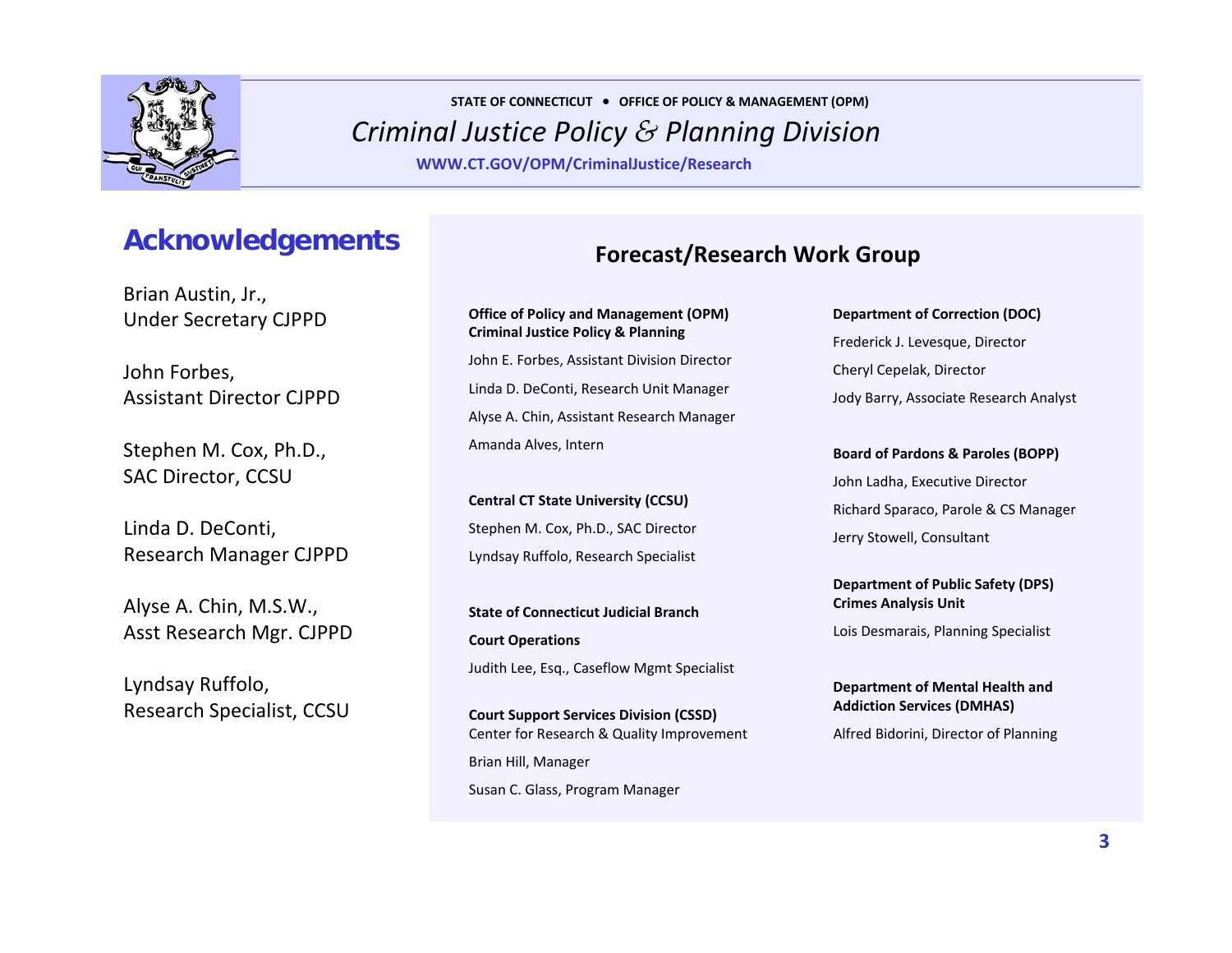

**WWW.CT.GOV/OPM/CriminalJustice/Research**

## **Stephen M. Cox, Ph.D.** Central Connecticut State University

## Connecticut Statistical Analysis Center (SAC) Director andCo‐Chair for the Forecasting/Research Work Group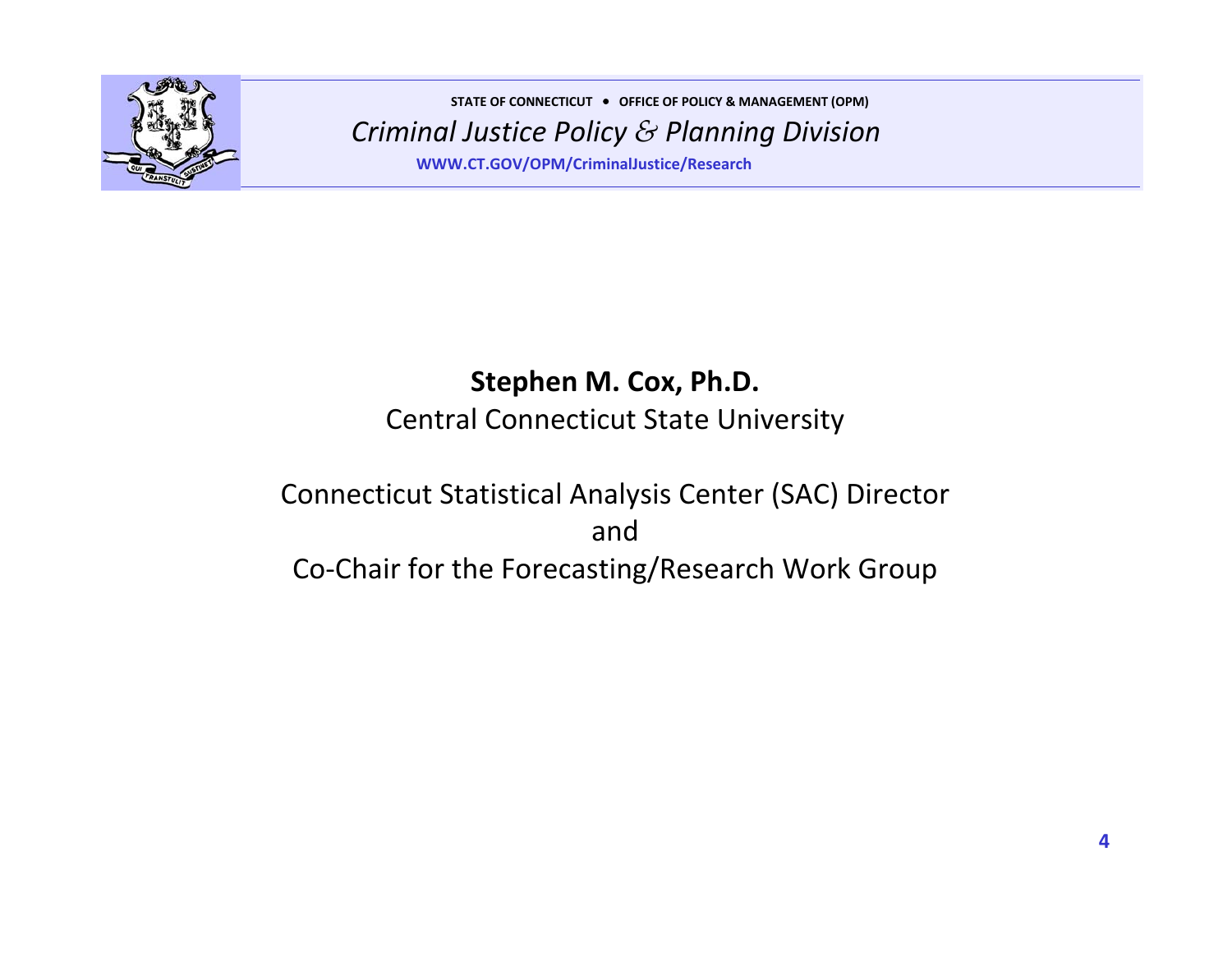

*Criminal Justice Policy & Planning Division* **STATE OF CONNECTICUT** <sup>y</sup> **OFFICE OF POLICY & MANAGEMENT (OPM) WWW.CT.GOV/OPM/CriminalJustice/Research**

## **Presentation Outline**

- **2008 Connecticut Recidivism Study**
- 2008 Prison Population Projection Study
- Issues for Further Study
- Questions *&* Comments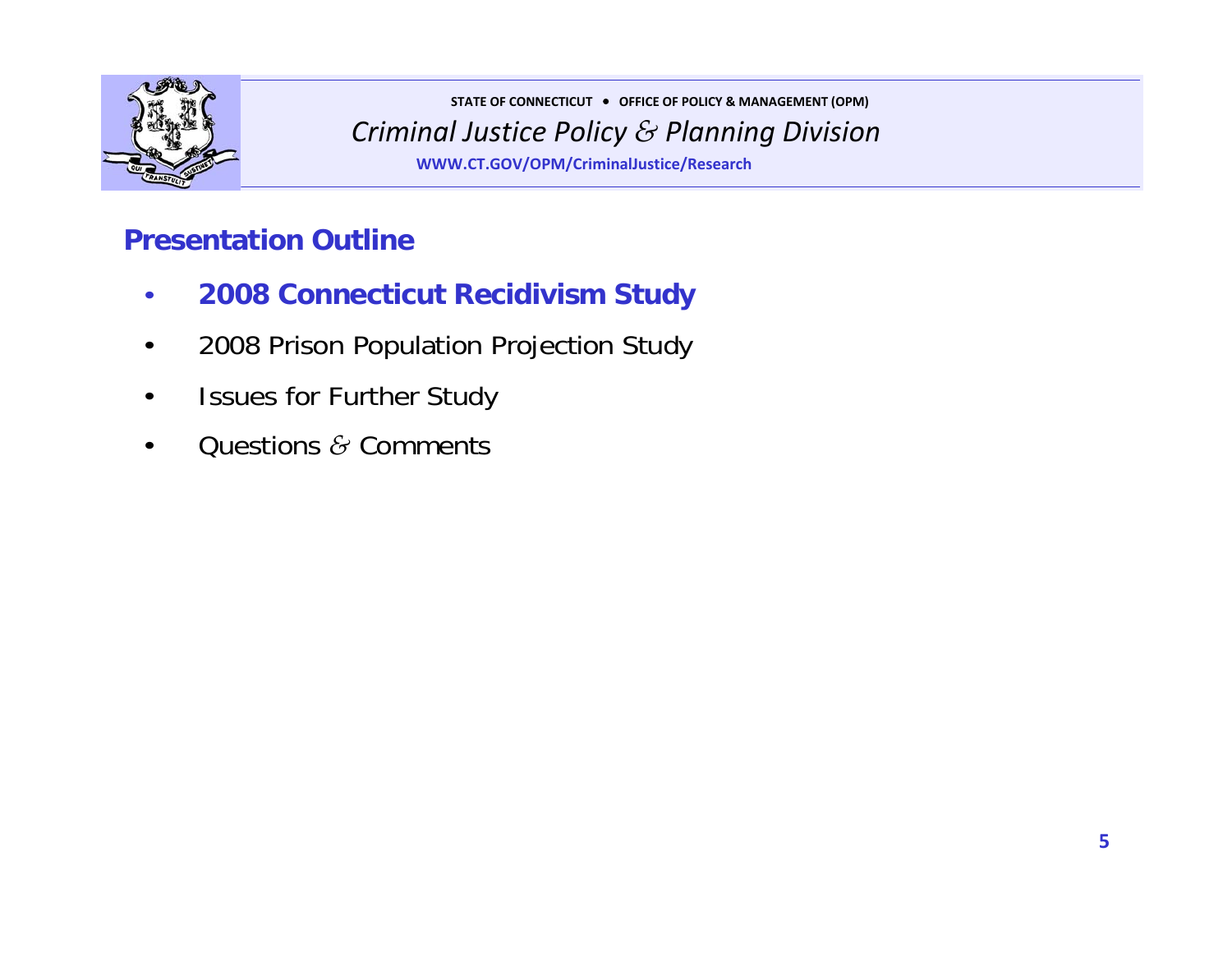STATE OF CONNECTICUT . OFFICE OF POLICY & MANAGEMENT (OPM) . RESEARCH, ANALYSIS & EVALUATION



*Criminal Justice Policy & Planning Division*

**WWW.CT.GOV/OPM/CriminalJustice/Research**

#### **Annual Report** 2008 Connecticut Recidivism Study

#### Contents

| Appendix I - Technical Information 11    |  |
|------------------------------------------|--|
| Appendix II - Select Offender Groups  12 |  |
|                                          |  |
|                                          |  |
|                                          |  |
|                                          |  |
| Substance Abuse Treatment Need 17        |  |
|                                          |  |
|                                          |  |

#### Organization of the 2008 Report

The 2008 report is organized into four major sections. Section one contains a brief Executive Summary with a bulleted list of findings and conclusions. Section two contains a Study Summary with descriptions of the offender study groups followed by the recidivism research. Appendix I provides technical information explaining the data collection process and the research methodologies used in this study. Appendix II provides an analysis of recidivism rates for select offender groups.

The Connecticut Statistical Analysis Center (SAC) is a collaborative venture between the Office of Policy and Management and Central Connecticut State University. The SAC functions as a clearinghouse for justice related information, serves as a liaison in assisting the Bureau of Justice Statistics (BJS) in gathering state data, and conducts research. This study was funded in part by a BJS grant.

This report has been generated by the co-facilitation of the Office of Policy and Management and the Connecticut Statistical Analysis Center at Central Connecticut State University, and in collaboration with members of the Forecast/Research Work Group.

#### Office of Policy and Management (OPM) Robert L. Genuario, Secretary

Criminal Justice Policy & Planning Division Brian Austin, Jr., Under Secretary John E. Forbes, Assistant Director Linda D. DeConti, M.Sc., Research Manager Alyse A. Chin, M.S.W., Assistant Manager

Central Connecticut State University (CCSU)

#### Overview

The State of Connecticut Recidivism Study is an annual report published in response to the statutory requirements outlined in Public Act 05-249, An Act Concerning Criminal Justice Planning and Eligibility for Crime Victim Compensation. This legislation created the Criminal Justice Policy and Planning Division (CJPPD) within the Office of Policy and Management (OPM) effective July 1, 2006, and tasked the Division with issuing an annual report on the recidivism of offenders released from the custody of the Department of Correction (DOC) and from probation.

#### Differences and Improvements

This is the second annual report to study recidivism prepared by OPM. The 2008 report has been reconstructed to address concerns raised from limitations found in OPM's inaugural 2007 report. Overall the 2008 report is more extensive, comprehensive and contains more current information. These changes are as follows:

- . The 2007 report assessed recidivism rates of offenders released during the 2000 calendar year. The 2008 report assesses recidivism rates of offenders released during the 2004 calendar year. The 2004 calendar year was selected because it was more current and it afforded the opportunity to assess recidivism rates up to two years from the time an offender was released from DOC custody or placed on probation.
- . The 2007 report used a baseline sample of 9,501 offenders released from DOC custody with an 87% (8,221) match rate for criminal history records. The 2008 report used a baseline sample of 16,577 offenders released from DOC custody with a 98% (16,246) match rate for criminal history records; and in addition included a baseline sample of 24,263 offenders placed on probation with a 91% (22,261) match rate.
- . The 2007 report matched offender criminal history by official docket based court records from the Judicial Branch. The 2008 report matched offender criminal history by more straightforward offender based files from the Department of Public Safety.
- . In addition, the 2008 report has been expanded to include: new arrest rates; success (or completion) rates; violation rates for offenders released from DOC custody; recidivism rates for offenders on probation; and a detailed analysis of recidivism rates for 7 select offender groups.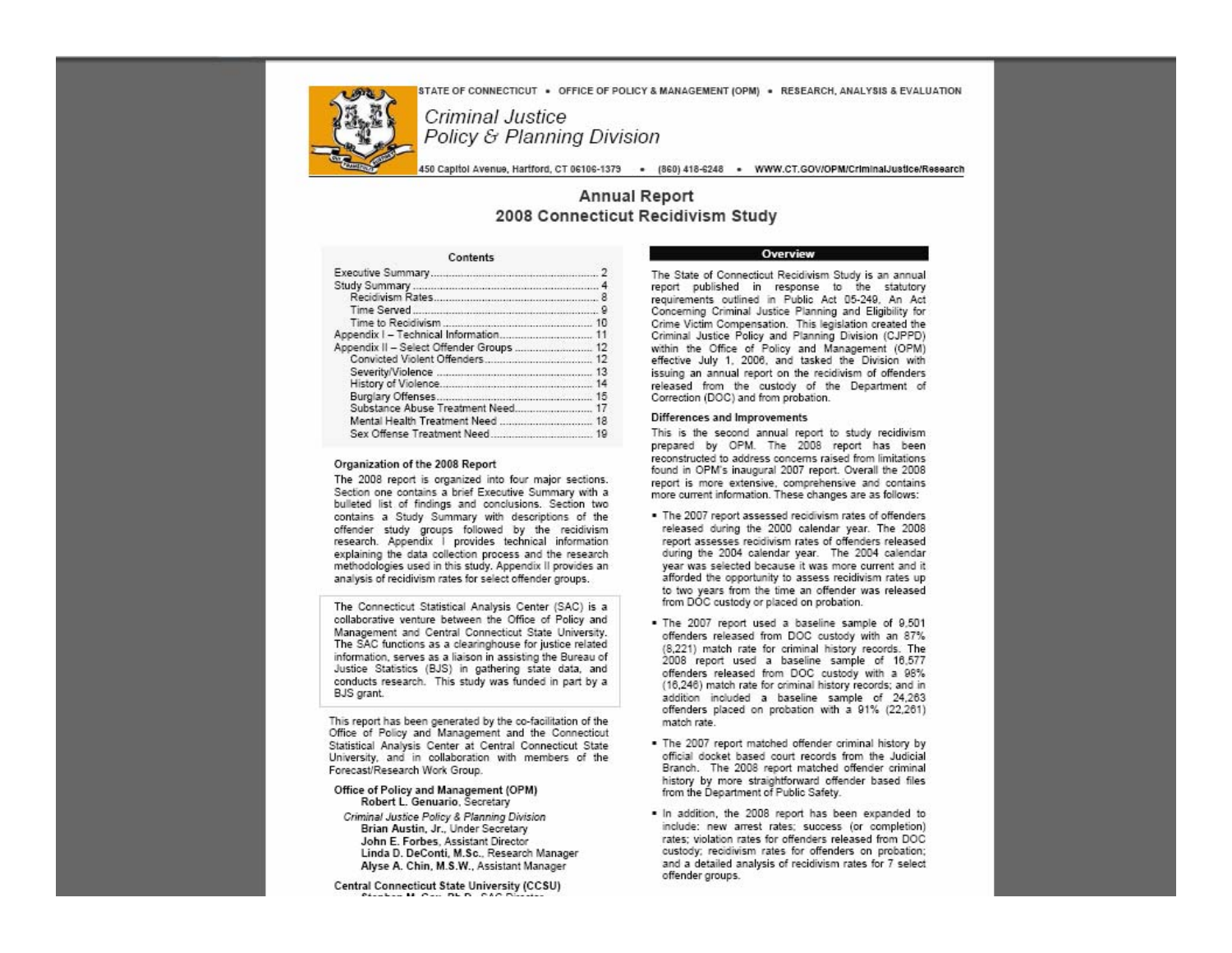

**WWW.CT.GOV/OPM/CriminalJustice/Research**

## **2008 Connecticut Recidivism Study**

- About the Study
- Methodology
- **Demographics**
- Findings

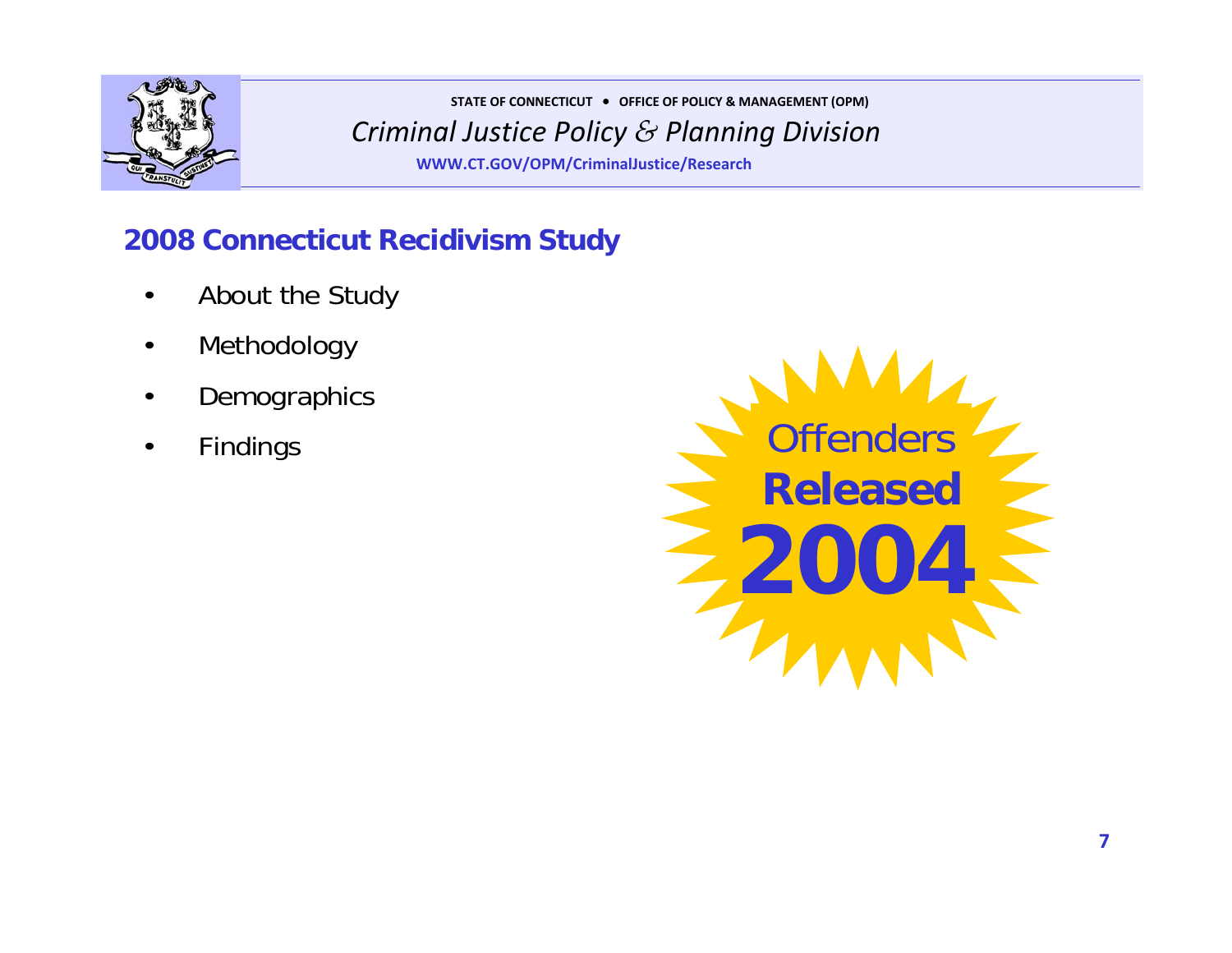

**WWW.CT.GOV/OPM/CriminalJustice/Research**

## **About the Study**



The data and recidivism rates developed for this report represent **two separate study groups:**

## **(1) DOC Study Group**

the Connecticut Department of Correction (DOC) study group included **16,577 offenders** who were released from DOC facilities and DOC supervision between January 1, 2004 and December 31, 2004

### **(2) CSSD Study Group**

Connecticut Judicial Branch's Court Support Services Division (CSSD) study group that included **22,261 offenders** placed on probation during this same time period and supervised by CSSD probation officers. Data for both groups was collected to analyze the two year period between January 1, 2004 and December 31, 2006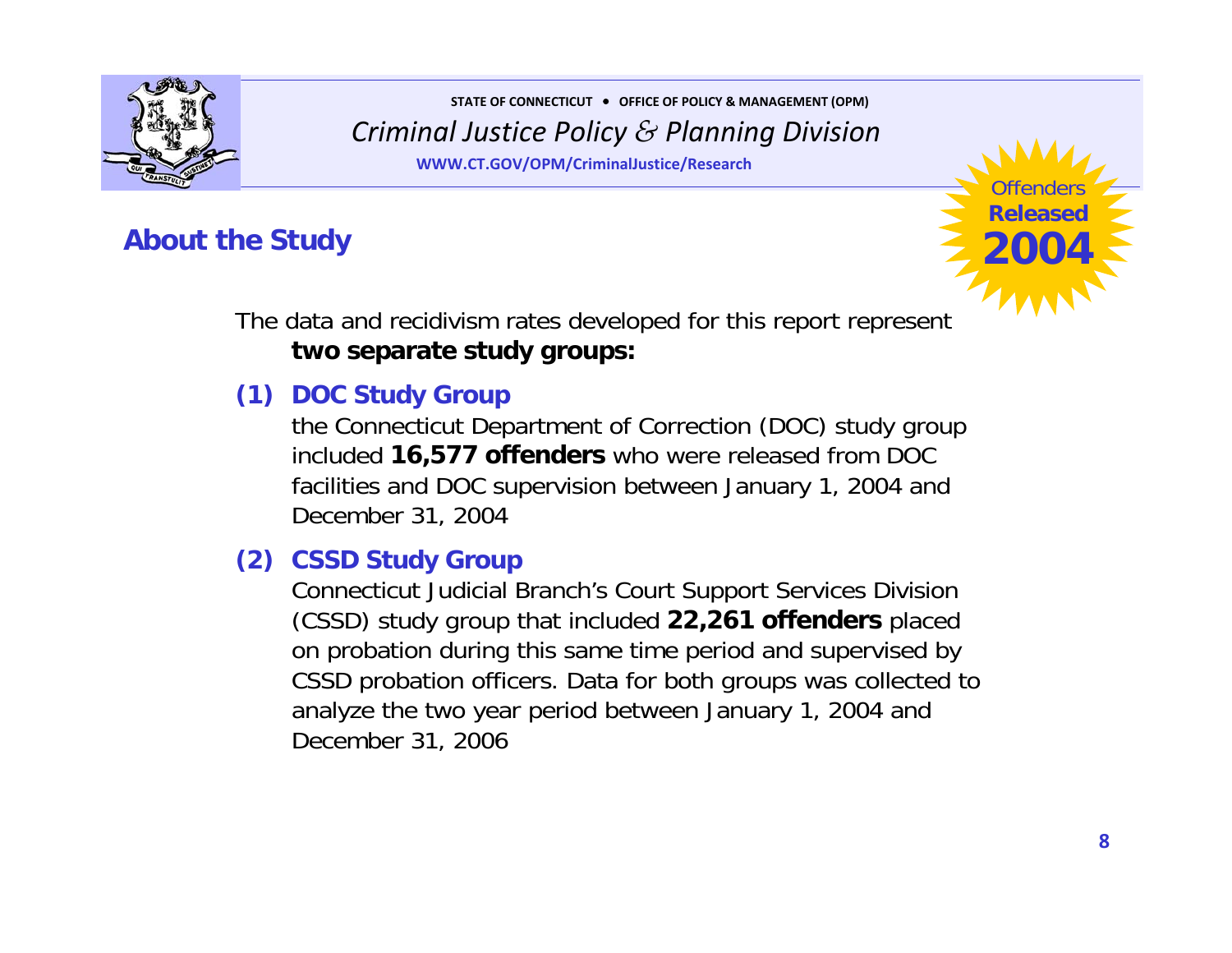

**WWW.CT.GOV/OPM/CriminalJustice/Research**

## **Methodology**

**National Model:** USDOJ, Bureau of Justice Statistics (BJS)

## **Data Files for DOC Study Group:**

DOC provided four (4) separate electronic files:

(1) **Master File** (one line per offender released: 16,577 lines)

(2) **Classification File** (one line per offender released: 16,577 lines)

(3) **Movement File** (one line per offender movement: 476,228 lines)

(4) **Sentence File** (one line per court sentence: 141,578 lines)

CSSD was able to match **16,246 offenders** to their respective criminal history records. Criminal History DOC Match: (one line per arraignment docket: **649,929 cases**)

### **Data Files for CSSD Study Group:**

Data for probationers provided by Judicial Branch's CSSD CMIS database. Probation Cases File (one line per probationer: **24,263 cases**)

CSSD was able to match **22,261 offenders** to their respective criminal history records. Criminal History Probation Match: (one line per arraignment docket: **394,940 lines**)

Offenders**Released**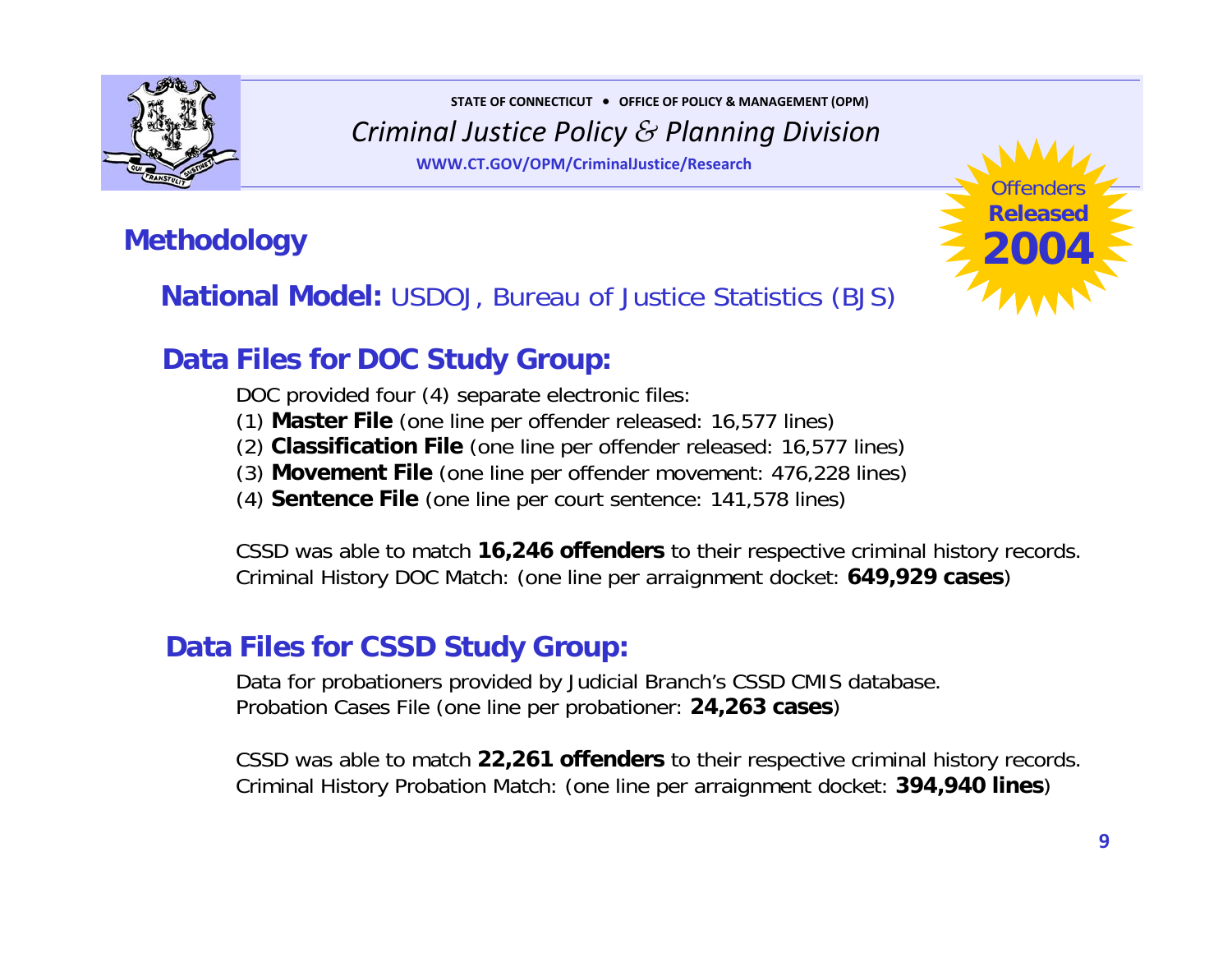

**STATE OF CONNECTICUT** <sup>y</sup> **OFFICE OF POLICY & MANAGEMENT (OPM)**

*Criminal Justice Policy & Planning Division*

**WWW.CT.GOV/OPM/CriminalJustice/Research**

## **Demographics for DOC Study Group**

Demographics for the DOC Study Group



\*Each crime category is comprised of specific types of offenses. Violent crime consists of homicide, assault, sexual assault, robbery, kidnapping, and arson. Property crime consists of burglary, larceny, forgery, and fraud. Drug crime includes sale and possession of illegal drugs and paraphernalia. The VOP category also includes failure to appear in court and escape. The motor vehicle offense category includes all driving and license violations. The other crime category consists of all remaining offenses.

Offenders**Release**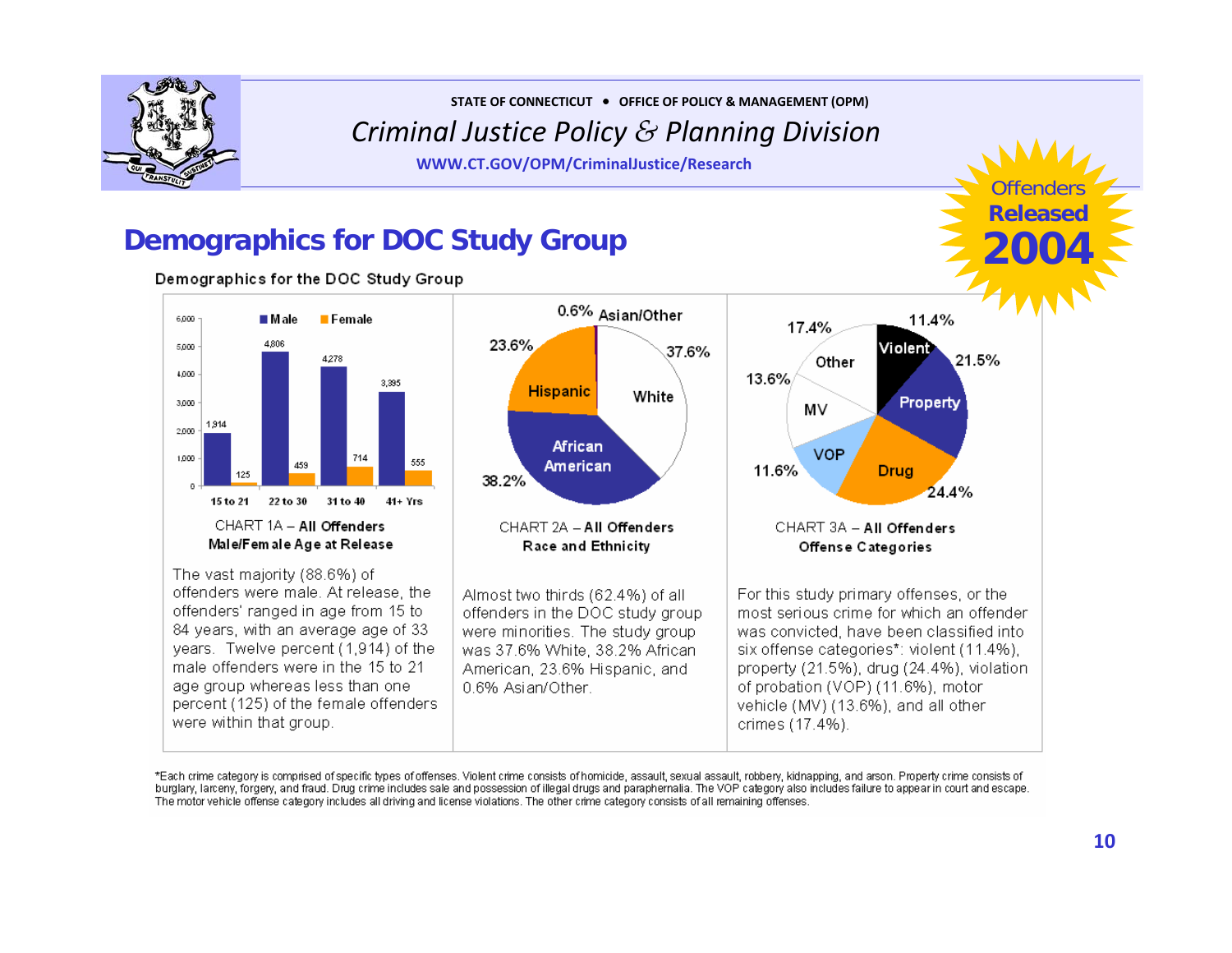

**WWW.CT.GOV/OPM/CriminalJustice/Research**

Offenders**Released2004**

## **Demographics for CSSD Study Group**

Demographics for the CSSD Study Group



\*Due to type of data available for the CSSD study group the categories for primary offenses are different from those shown in the DOC study group. The primary offenses are categorized by Felony types A, B, C, D and Other Felony with the remaining offenses aggregated into a category for all other misdemeanors and violations.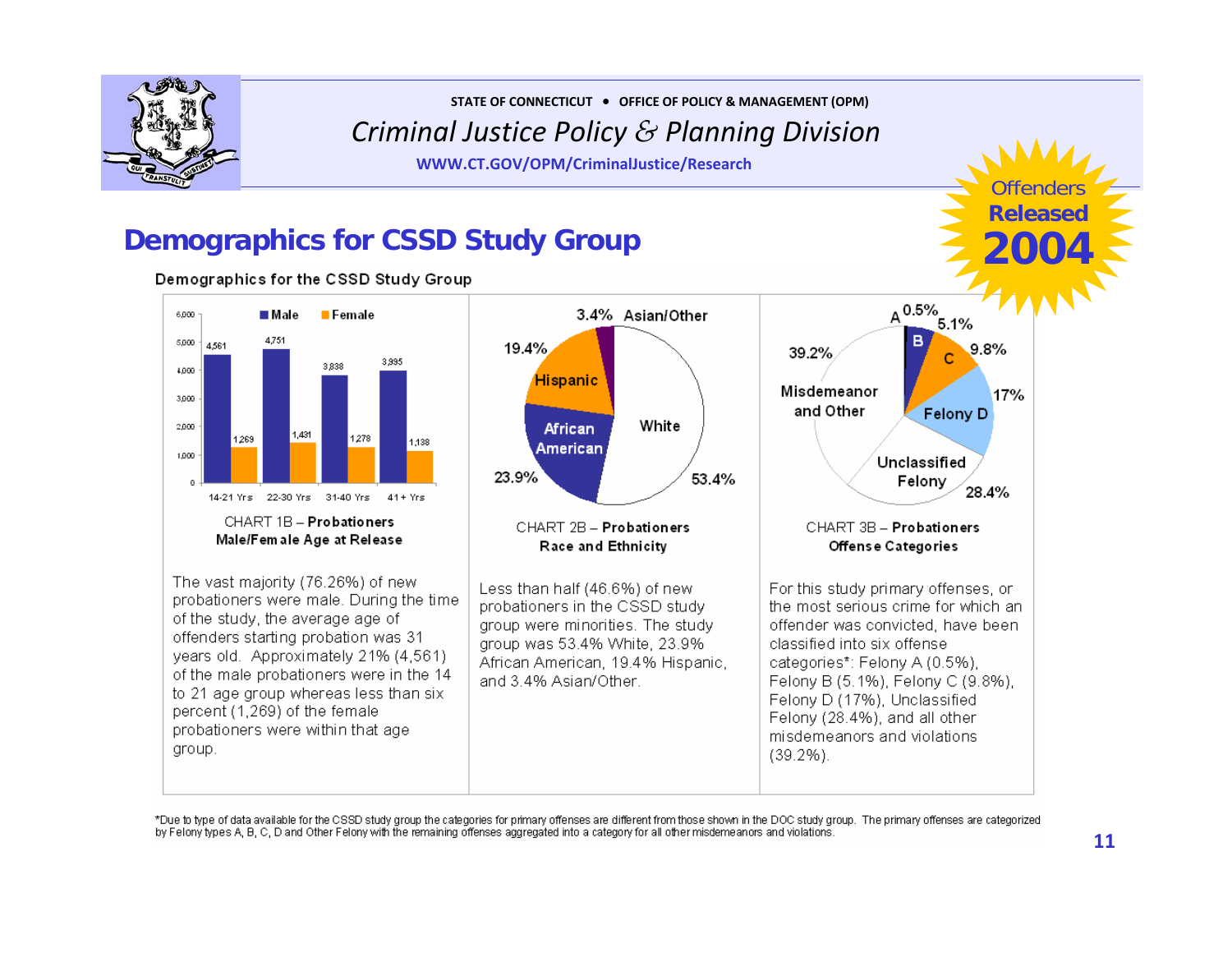

**WWW.CT.GOV/OPM/CriminalJustice/Research**



**Conclusions** — *Primary findings of the 2008 recidivism study are:*



- $\blacksquare$  The recidivism rates found in this study are comparable to the 2001 Connecticut Legislative Program Review and Investigations Committee report and to national studies of recidivism.
- $\blacksquare$  Offenders **released** from prison with **no community supervision** were **most likely to be arrested, convicted, and incarcerated** for a new offense than offenders who received some type of post-release supervision.

#### **Time Served Prior to Release**

- $\blacksquare$  The vast majority of offenders **70% to 80% served a period of two years** or less prior to their release from prison; and 61% served one year or less prior to their release from prison.
- $\blacksquare$ **High volume of offender movement**
- $\blacksquare$  Time served is **NOT sentence length**. Current Method: (Date Sentenced to Date Released) actually **under estimates** time served: **Method evolving** to consider Connecticut's unified system (no jail credit for pre-sentenced time served) and this is a **mixed population**.
- $\blacksquare$  **Data only a subset** for offenders RELEASED in 2004; does NOT reflect the composition of the incarcerated population.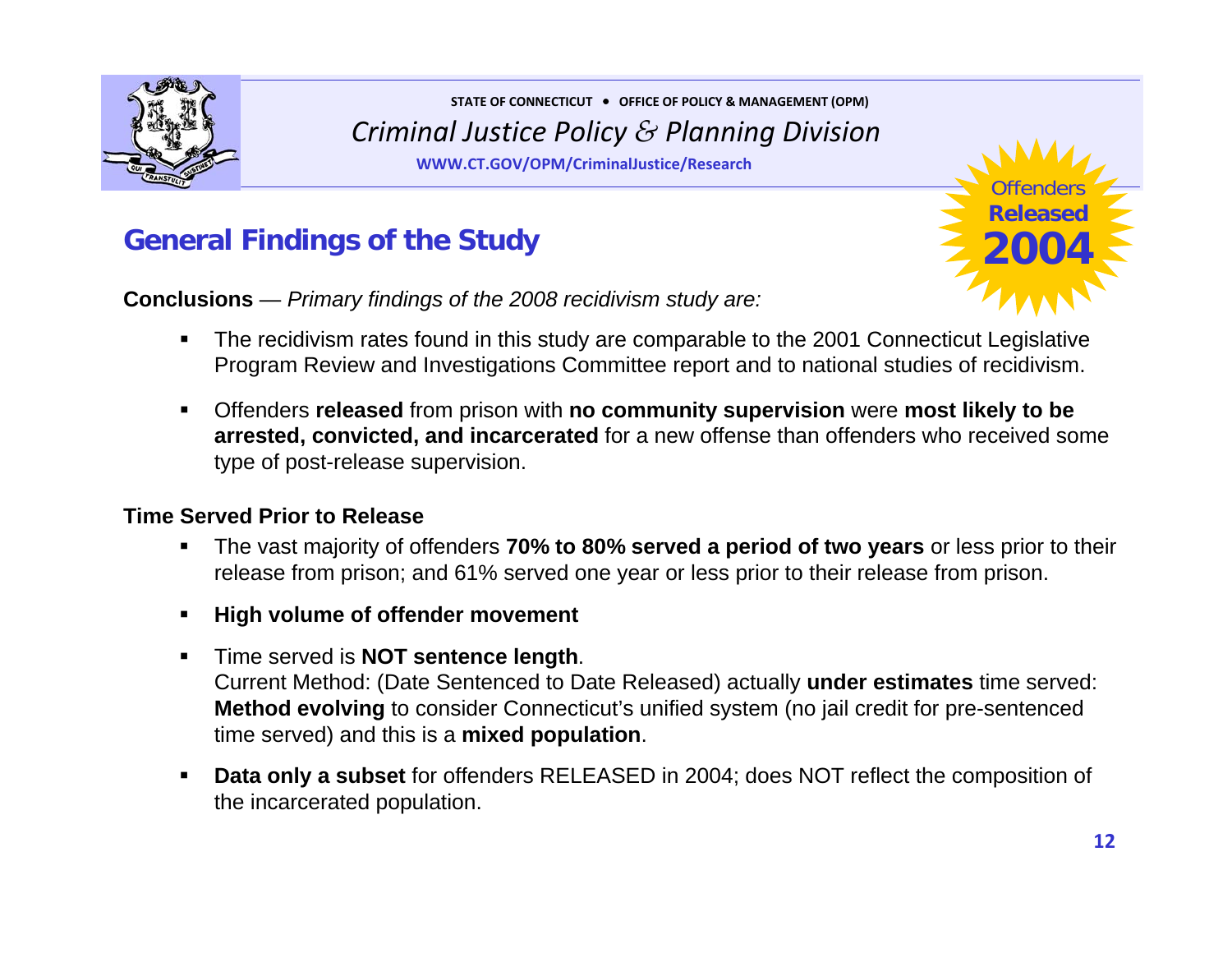

**WWW.CT.GOV/OPM/CriminalJustice/Research**

## **Specific Findings for Recidivism Rates**

#### **Definitions and Terms** —



- $\blacksquare$ Definitions of **End of Prison Sentence** (**EOS**) versus Non End of Prison Sentence (**NonEOS**)
- $\blacksquare$  Follow-up Time Periods (24 months versus 35 months) **Followed offenders ONLY for the time period while IN these programs**

#### **Recidivism Rates** —

 $\blacksquare$ 

- $\blacksquare$ DOC Study Group
- $\blacksquare$ Split Sentence Probationers
- $\blacksquare$  CSSD Study Group (New Probationers)
	- Select Offender Groups: 1) Convicted Violent Offenders
		- 2) Severity/Violence
		- 3) History of Violence
		- 4) Burglary Offenses
		- 5) Substance Abuse Treatment Need
		- 6) Mental Health Treatment Need
		- 7) Sex Offense Treatment Need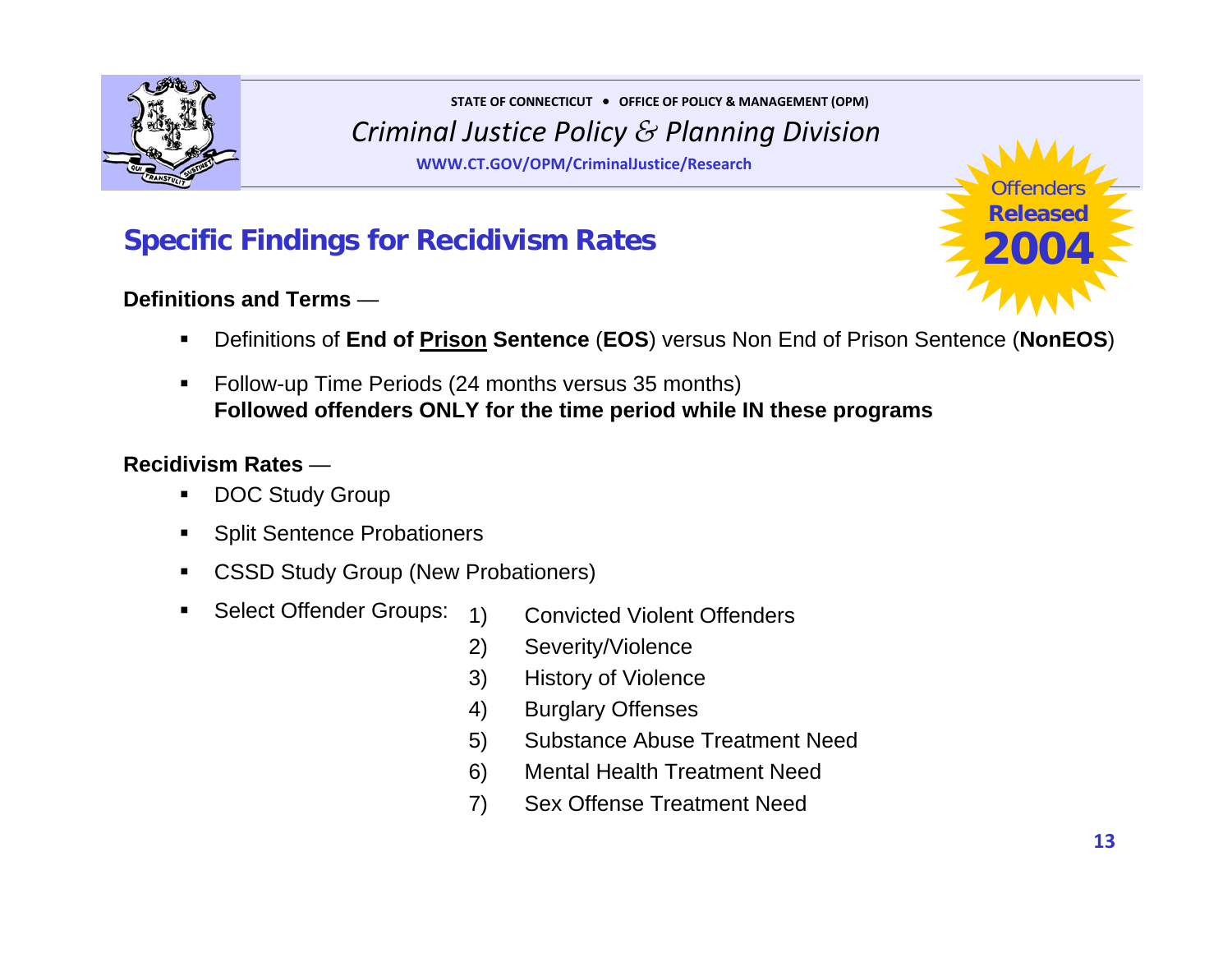

**WWW.CT.GOV/OPM/CriminalJustice/Research**



- П Arrest, conviction, and new prison sentence **rates were higher for offenders with no post DOC prison supervision**.
- $\blacksquare$  Among all end of sentence (EOS) offenders, those who had served a period of parole and transitional supervision prior to leaving DOC custody had lower rates of recidivism.
- $\blacksquare$ **57%** of the total study group were released from prison WITH post DOC community supervision.

| End of<br>Sentence<br>(EOS) | Type of Release at the<br>Time of the Study | <b>Total All</b><br><b>Offenders</b> | % Total<br>All<br><b>Offenders</b> | <b>Success</b><br>Rate | Violation<br>Rate | <b>New Arrest</b><br>Rate | <b>New</b><br>Conviction | <b>New</b><br>Prison<br>Sentence |
|-----------------------------|---------------------------------------------|--------------------------------------|------------------------------------|------------------------|-------------------|---------------------------|--------------------------|----------------------------------|
| <b>EOS</b>                  | <b>Release from Prison</b>                  | 6,916                                | 42.6%                              | 43.6%                  | <b>NA</b>         | 56.4%                     | 38.7%                    | 20.5%                            |
| <b>EOS</b>                  | <b>Release from Parole</b>                  | 764                                  | 4.7%                               | 50.5%                  | <b>NA</b>         | 49.5%                     | 31.9%                    | 13.6%                            |
| <b>EOS</b>                  | Release from Trans. Sup.                    | 756                                  | 4.7%                               | 48.0%                  | <b>NA</b>         | 52.0%                     | 33.9%                    | 14.9%                            |

#### TABLE 1 – **All Offenders Released in the 2004 DOC Study Group**

#### *\*Mandatory*

Data Note: Due to DOC data availability at the time of study, EOS and Non-EOS post release time to recidivism are calculated based on 24 and 35 months, respectively.

Offenders**Released**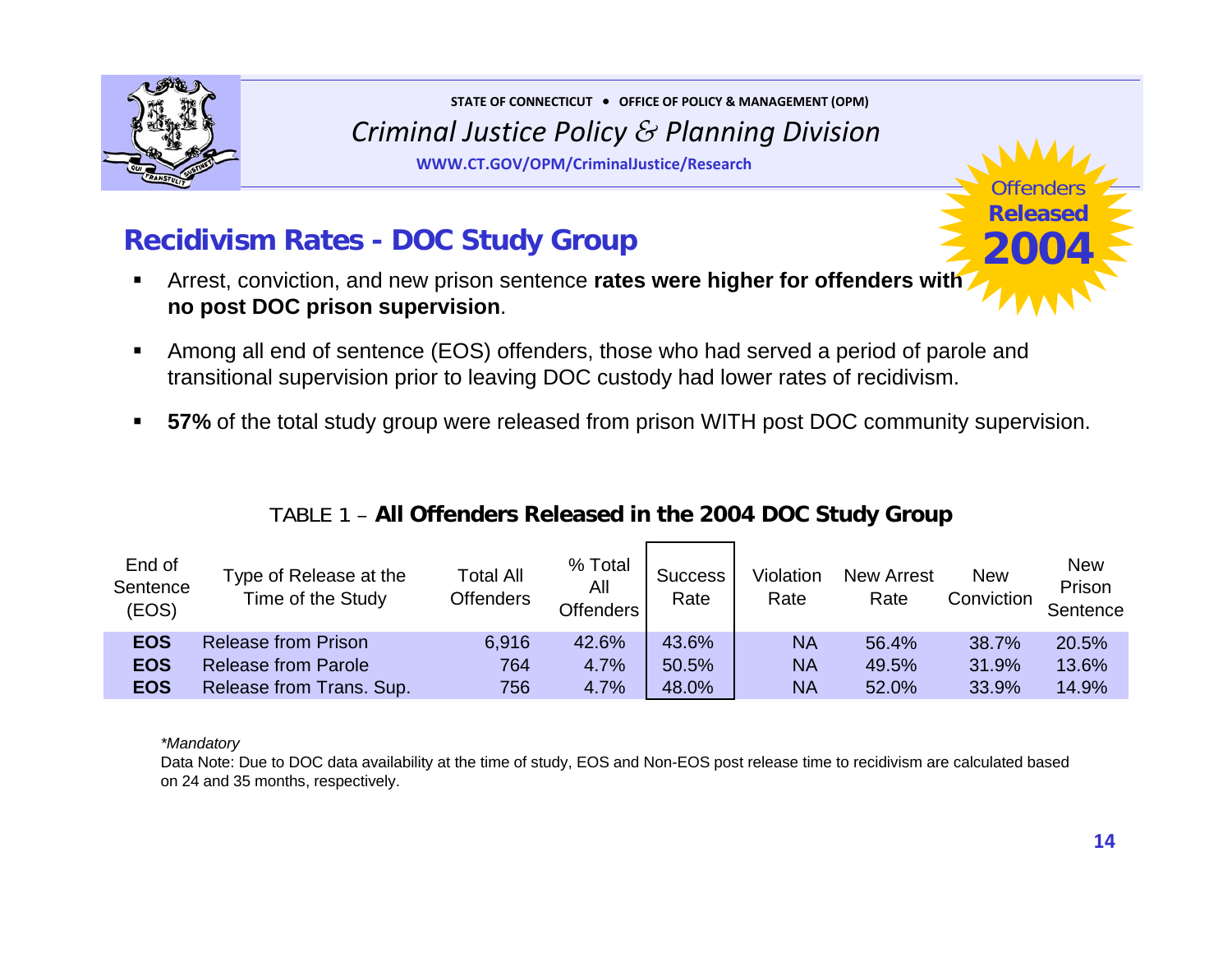

**WWW.CT.GOV/OPM/CriminalJustice/Research**

## **Recidivism Rates - DOC Study Group** (continued)

- П Almost one-half (47.5%) of parolees successfully completed parole while 25.3% were returned to prison for a technical violation, 27.2% were arrested for a new offense, 19.6% were convicted for a new offense, and 12.6% received a new prison sentence.
- $\blacksquare$  Offenders with the highest success rate (or completion rate) and least likely to recidivate were those under DOC community supervision released to community programs (67.3%) and transitional supervision (64.5%).

### TABLE 1 – **All Offenders Released in the 2004 DOC Study Group**

| End of<br>Sentence<br>(EOS) | Type of Release at the<br>Time of the Study | <b>Total All</b><br><b>Offenders</b> | % Total<br>All<br><b>Offenders</b> | <b>Success</b><br>Rate | Violation<br>Rate | <b>New Arrest</b><br>Rate | <b>New</b><br>Conviction | <b>New</b><br>Prison | Avg Days to<br>Sentence   Completion |
|-----------------------------|---------------------------------------------|--------------------------------------|------------------------------------|------------------------|-------------------|---------------------------|--------------------------|----------------------|--------------------------------------|
| <b>NonEOS</b>               | Release to Parole                           | 1,767                                | 10.9%                              | 47.5%                  | 25.3%             | 27.2%                     | 19.6%                    | <b>12.6%</b>         | 303.0                                |
|                             | NonEOS Release to Trans. Sup.               | 2,515                                | 15.5%                              | 64.5%                  | 22.0%             | 13.5%                     | 10.2%                    | 6.2%                 | 133.0                                |
|                             | NonEOS Release to Comm. Program             | 1,710                                | 10.5%                              | 67.3%                  | 28.7%             | 4.0%                      | 3.2%                     | 2.2%                 | 188.9                                |
| NonEOS                      | Release to Furlough                         | 1,540                                | 9.5%                               | 97.3%                  | 0.7%              | 2.0%                      | 1.6%                     | 0.7%                 | 16.2                                 |
|                             | NonEOS Release to Special Parole*           | 278                                  | 1.7%                               | 28.4%                  | 39.2%             | 32.4%                     | 23.7%                    | 15.1%                | 659.4                                |
|                             |                                             |                                      |                                    |                        |                   |                           |                          |                      | 128.2                                |

#### *\*Mandatory*

Data Note: Due to DOC data availability at the time of study, EOS and Non-EOS post release time to recidivism are calculated based on 24 and 35 months, respectively.

Offenders**Released**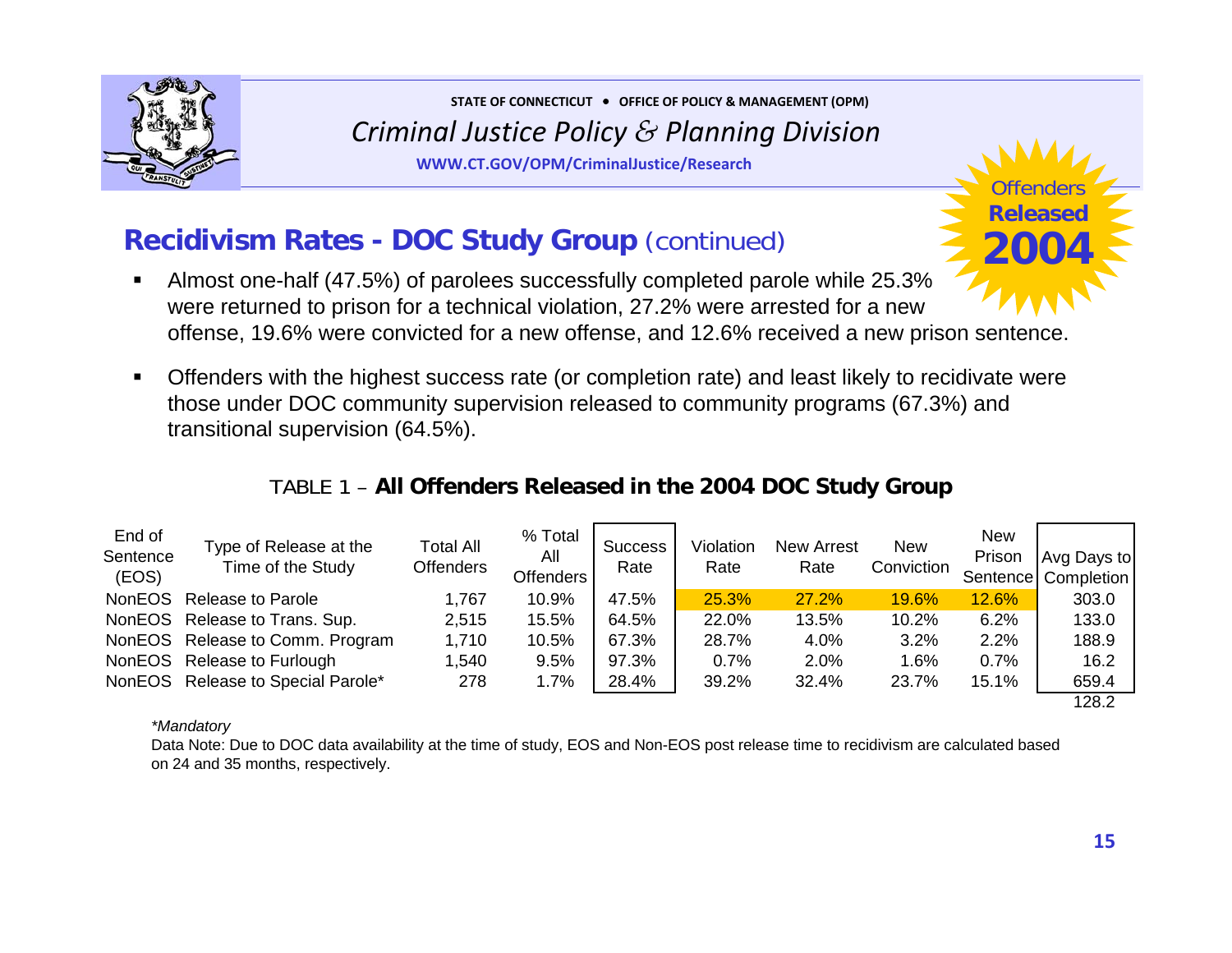

**WWW.CT.GOV/OPM/CriminalJustice/Research**

## **Recidivism Rates - Split Sentenced Probationers**

- $\blacksquare$  17.3% of the total 2004 DOC study group served split-sentences to guarantee that some type of community supervision followed their release from prison.
- $\blacksquare$  Overall, the re-arrest rate was 10.5% higher for offenders who were released from prison following the completion of their sentence who did not have a term of probation to follow (59.9% to 49.4%). Offenders released from prison with no post prison community supervision or probation had higher rates for new arrest (59.9%), new conviction (41.2%), and a new prison sentence (21.6%).

#### TABLE 2 – **End of Sentence (EOS) Offenders With Probation compared to those Without Probation**

| Split<br>Sentence<br>Probation | Type of Release at the<br>Time of the Study | <b>Total EOS</b><br><b>Offenders</b> | % Total<br>All<br><b>Offenders</b> | <b>Success</b><br>Rate | Violation<br>Rate | <b>New Arrest</b><br>Rate | <b>New</b><br>Conviction | <b>New</b><br>Prison<br>Sentence |
|--------------------------------|---------------------------------------------|--------------------------------------|------------------------------------|------------------------|-------------------|---------------------------|--------------------------|----------------------------------|
| <b>No</b>                      | <b>Release from Prison</b>                  | 4,596                                | 28.3%                              | 40.1%                  | <b>NA</b>         | 59.9%                     | 41.2%                    | 21.6%                            |
| <b>No</b>                      | <b>Release from Parole</b>                  | 557                                  | 3.4%                               | 47.2%                  | <b>NA</b>         | 52.8%                     | 35.0%                    | 14.4%                            |
| <b>No</b>                      | Release from Trans. Sup.                    | 467                                  | 2.9%                               | 42.6%                  | <b>NA</b>         | 57.4%                     | 36.0%                    | 16.5%                            |
| <b>Yes</b>                     | <b>Release from Prison</b>                  | 2,320                                | 14.3%                              | 50.6%                  | <b>NA</b>         | 49.4%                     | 33.7%                    | 18.5%                            |
| <b>Yes</b>                     | <b>Release from Parole</b>                  | 207                                  | 1.3%                               | 59.4%                  | <b>NA</b>         | 40.6%                     | 23.7%                    | 11.6%                            |
| <b>Yes</b>                     | Release from Trans. Sup.                    | 289                                  | 1.8%                               | 56.7%                  | <b>NA</b>         | 43.3%                     | 30.4%                    | 12.5%                            |

Data Note: Due to DOC data availability at the time of study, EOS post release time to recidivism rates are calculated based on 24 months for each offender.

Offenders**Released**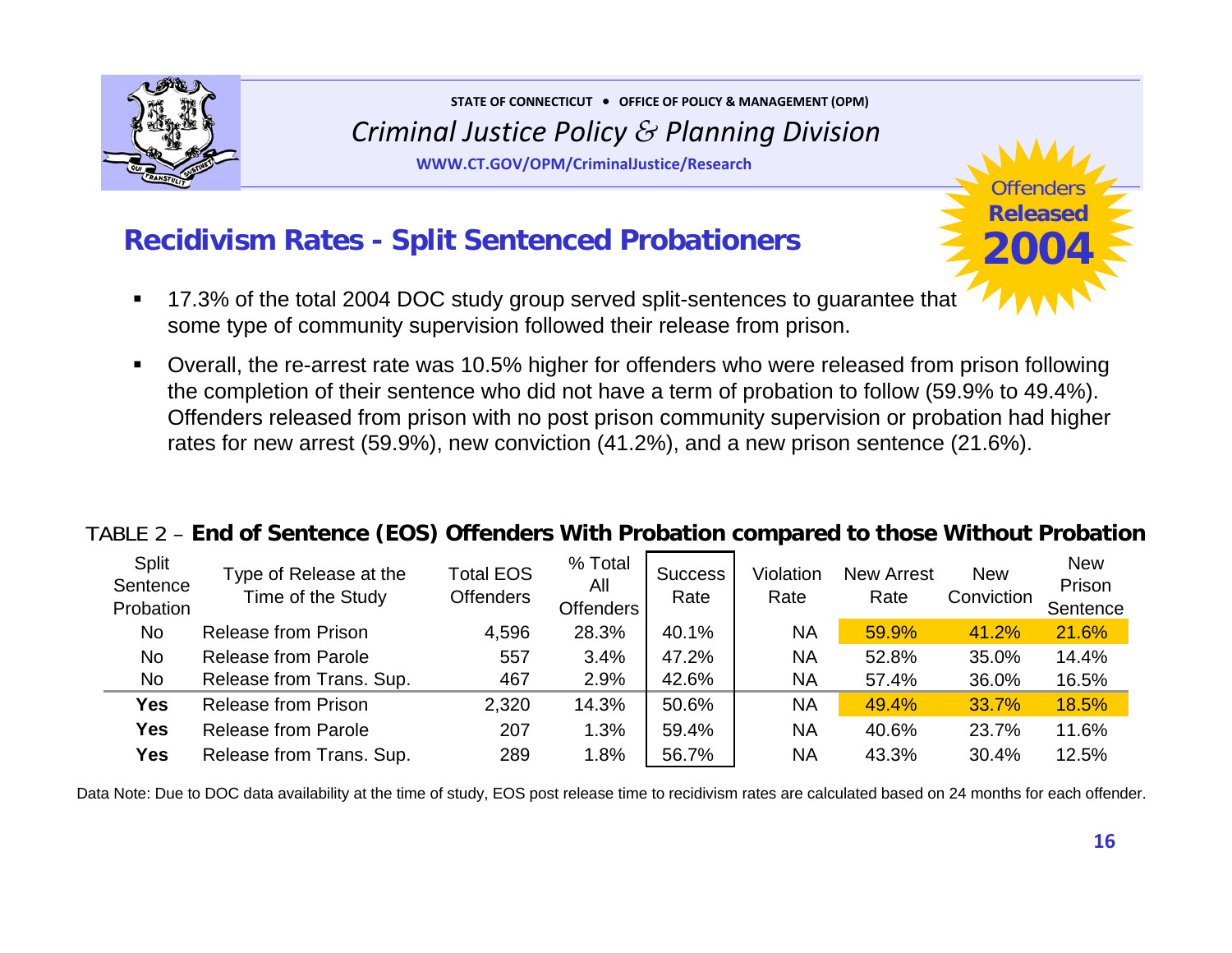

**STATE OF CONNECTICUT** <sup>y</sup> **OFFICE OF POLICY & MANAGEMENT (OPM)**

*Criminal Justice Policy & Planning Division*

**WWW.CT.GOV/OPM/CriminalJustice/Research**

## **Recidivism Rates – CSSD Study Group (New Probationers)**

 $\blacksquare$  A total of **22,261** probationers began new probation supervision during 2004. For new probationers **40.7%** were arrested for a new offense, **20.0%** were convicted for a new offense, and **11.4%** received a new prison sentence.

| Type of Supervision at the<br>Time of the Study | <b>Total New</b><br>Probationers | % Total<br>All<br><b>Offenders</b> | <b>Success</b><br>Rate | Violation<br>Rate | <b>New Arrest</b><br>Rate | <b>New</b><br>Conviction | <b>New</b><br>Prison<br>Sentence |
|-------------------------------------------------|----------------------------------|------------------------------------|------------------------|-------------------|---------------------------|--------------------------|----------------------------------|
| Surveillance                                    | 787                              | 3.5%                               | 38.1%                  | NA                | 61.9%                     | 33.5%                    | 27.4%                            |
| High                                            | 5,559                            | 25.0%                              | 42.3%                  | NA                | 57.7%                     | 29.9%                    | 20.0%                            |
| Medium                                          | 4,567                            | 20.5%                              | 56.8%                  | NA                | 43.2%                     | 22.1%                    | 12.1%                            |
| Administrative                                  | 10,876                           | 48.9%                              | 69.0%                  | NA                | 31.0%                     | 13.8%                    | 5.9%                             |
| Sex Offender                                    | 472                              | 2.1%                               | 74.8%                  | NA                | 25.2%                     | 11.9%                    | 8.1%                             |
| <b>TOTAL New Probationers</b>                   | 22,261                           | 100%                               |                        |                   | 40.7%                     | 20.0%                    | 11.4%                            |

#### TABLE 3 – **New Probationers**

Data Note: Due to data availability at the time of study, recidivism rates are calculated based on 24 months for each offender.

Offenders**Released**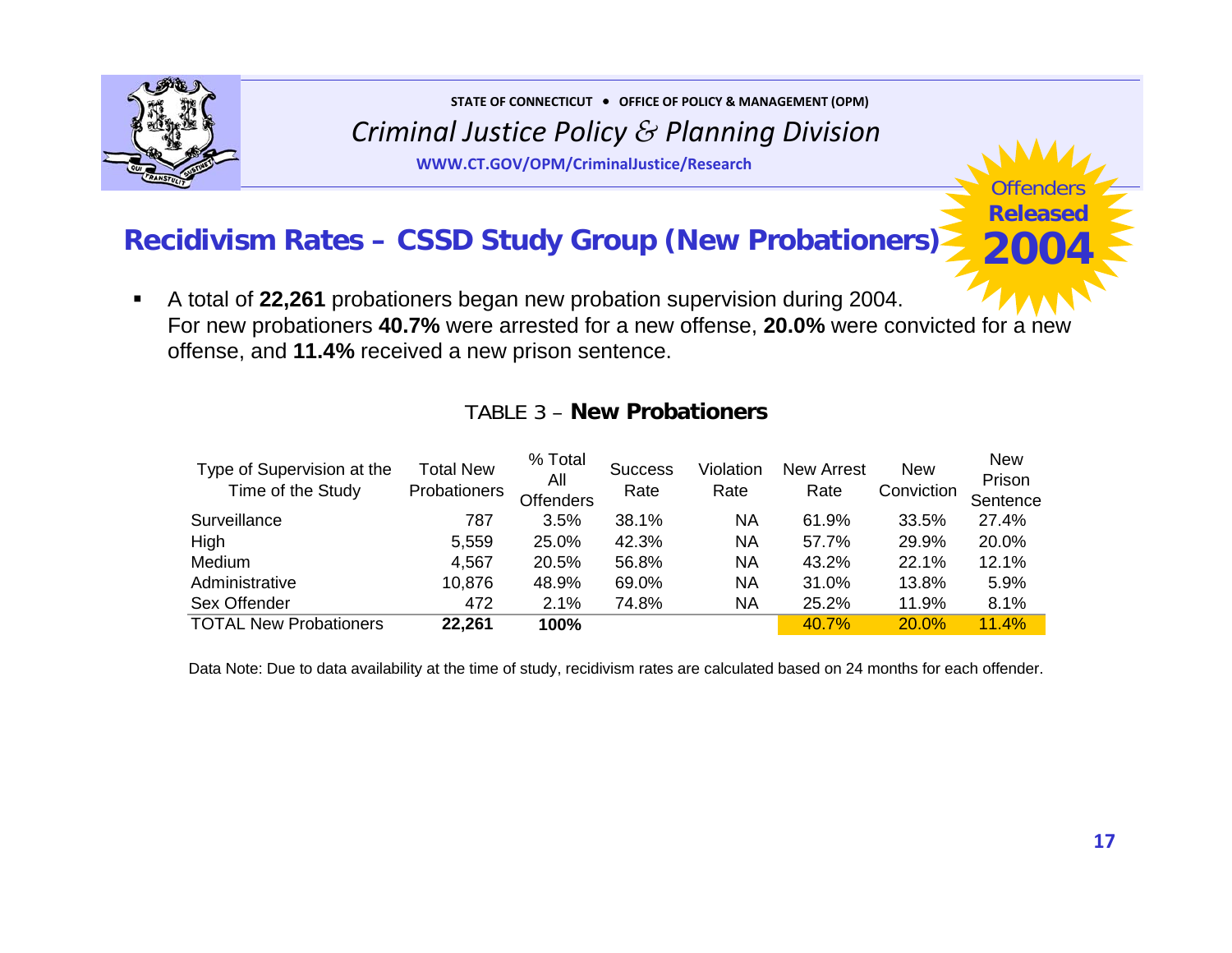

**WWW.CT.GOV/OPM/CriminalJustice/Research**

## **Recidivism Rates – Offenders Convicted of a Violent Crime**

- $\blacksquare$  Offenders ever convicted of a violent crime represented **41.6%** of all offenders in the total DOC study group population.
- $\blacksquare$  Overall, the recidivism rates for released offenders considered to be violent are not significantly different from all offenders.
- **54.8%** of select group released WITH post DOC community supervision.



Offenders**Released**

**2004**

**Convicted of Violent Offenses** 

### TABLE S1 – **Offenders Convicted of Any Violent Crime**

| End of<br>Sentence<br>(EOS) | Type of Release at the<br>Time of the Study | Total<br>Violent Ever | % Total<br>All<br><b>Offenders</b> | <b>Success</b><br>Rate | Violation<br>Rate | <b>New Arrest</b><br>Rate | <b>New</b><br>Conviction | <b>New</b><br>Prison<br>Sentence |
|-----------------------------|---------------------------------------------|-----------------------|------------------------------------|------------------------|-------------------|---------------------------|--------------------------|----------------------------------|
| <b>EOS</b>                  | <b>Release from Prison</b>                  | 3,057                 | 18.8%                              | 35.9%                  | <b>NA</b>         | 64.1%                     | 44.4%                    | 24.6%                            |
| <b>EOS</b>                  | <b>Release from Parole</b>                  | 335                   | 2.1%                               | 48.1%                  | <b>NA</b>         | 51.9%                     | 34.9%                    | 14.6%                            |
| <b>EOS</b>                  | Release from Trans. Sup.                    | 212                   | 1.3%                               | 48.1%                  | <b>NA</b>         | 51.9%                     | 33.5%                    | 17.9%                            |
| <b>NonEOS</b>               | <b>Release to Parole</b>                    | 917                   | 5.6%                               | 49.4%                  | 24.3%             | 26.3%                     | 20.4%                    | 12.6%                            |
|                             | NonEOS Release to Trans. Sup.               | 844                   | 5.2%                               | 60.8%                  | 25.0%             | 14.2%                     | 10.5%                    | 6.9%                             |
|                             | NonEOS Release to Comm. Program             | 728                   | 4.5%                               | 63.0%                  | 30.7%             | 6.3%                      | 4.9%                     | 3.6%                             |
|                             | NonEOS Release to Furlough                  | 528                   | 3.3%                               | 96.4%                  | 1.1%              | 2.5%                      | 1.7%                     | 0.6%                             |
| <b>NonEOS</b>               | Release to Special Parole*                  | 142                   | 0.9%                               | 23.9%                  | 46.5%             | 29.6%                     | 20.4%                    | 12.0%                            |
|                             | <b>TOTAL Violent Ever</b>                   | 6,763                 | 41.6%                              |                        |                   |                           |                          | 18                               |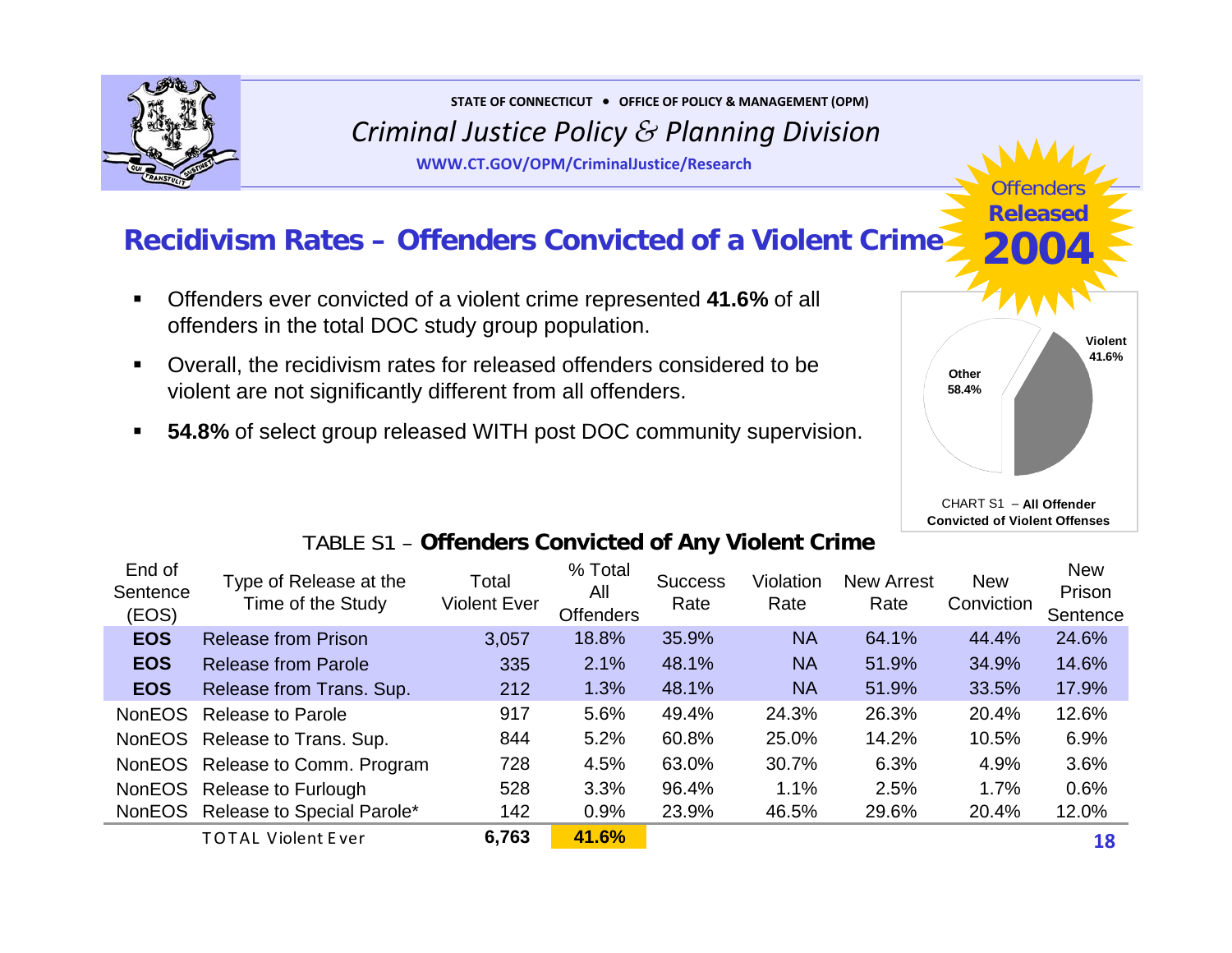

**WWW.CT.GOV/OPM/CriminalJustice/Research**

## **Recidivism Rates – Severity/Violence of Current Offense**

- $\blacksquare$  Offenders with a severity/violence of current offense risk score of 3 or higher represented **22.2%** of all offenders in the total DOC study group.
- $\blacksquare$  Overall, the recidivism rates for released offenders with a severity/violence of current offense score of 3 or higher are not significantly different from all offenders.
- $\blacksquare$ **51.6%** of select group released WITH post DOC community supervision.



#### **Severity/Violence Scores**

#### TABLE S2 – **Offenders with Severity/Violence Scores of 3 or Higher**

| End of<br>Sentence<br>(EOS) | Type of Release at the<br>Time of the Study | <b>Total Violence</b><br>Severity (3+) | % Total<br>All<br><b>Offenders</b> | <b>Success</b><br>Rate | Violation<br>Rate | <b>New Arrest</b><br>Rate | <b>New</b><br>Conviction | <b>New</b><br>Prison<br>Sentence |
|-----------------------------|---------------------------------------------|----------------------------------------|------------------------------------|------------------------|-------------------|---------------------------|--------------------------|----------------------------------|
| <b>EOS</b>                  | <b>Release from Prison</b>                  | 1,745                                  | 10.7%                              | 46.6%                  | <b>NA</b>         | 53.4%                     | 36.0%                    | 19.1%                            |
| <b>EOS</b>                  | <b>Release from Parole</b>                  | 239                                    | 1.5%                               | 51.0%                  | <b>NA</b>         | 49.0%                     | 33.5%                    | 16.3%                            |
| <b>EOS</b>                  | Release from Trans. Sup.                    | 85                                     | 0.5%                               | 49.4%                  | <b>NA</b>         | 50.6%                     | 30.6%                    | 15.3%                            |
| <b>NonEOS</b>               | <b>Release to Parole</b>                    | 591                                    | 3.6%                               | 56.3%                  | 21.0%             | 22.7%                     | 17.1%                    | 10.2%                            |
|                             | NonEOS Release to Trans. Sup.               | 317                                    | 2.0%                               | 62.5%                  | 24.0%             | 13.5%                     | 11.4%                    | 6.6%                             |
|                             | NonEOS Release to Comm. Program             | 323                                    | 2.0%                               | 66.3%                  | 27.8%             | 5.9%                      | 5.0%                     | 3.4%                             |
|                             | NonEOS Release to Furlough                  | 214                                    | 1.3%                               | 100.0%                 | 0.0%              | 0.0%                      | 0.0%                     | 0.0%                             |
|                             | NonEOS Release to Special Parole*           | 91                                     | 0.6%                               | 28.6%                  | 49.4%             | 22.0%                     | 17.6%                    | 11.0%                            |
|                             | <b>TOTAL Violence Severity</b>              | 3,605                                  | 22.2%                              |                        |                   |                           |                          | 1 Q                              |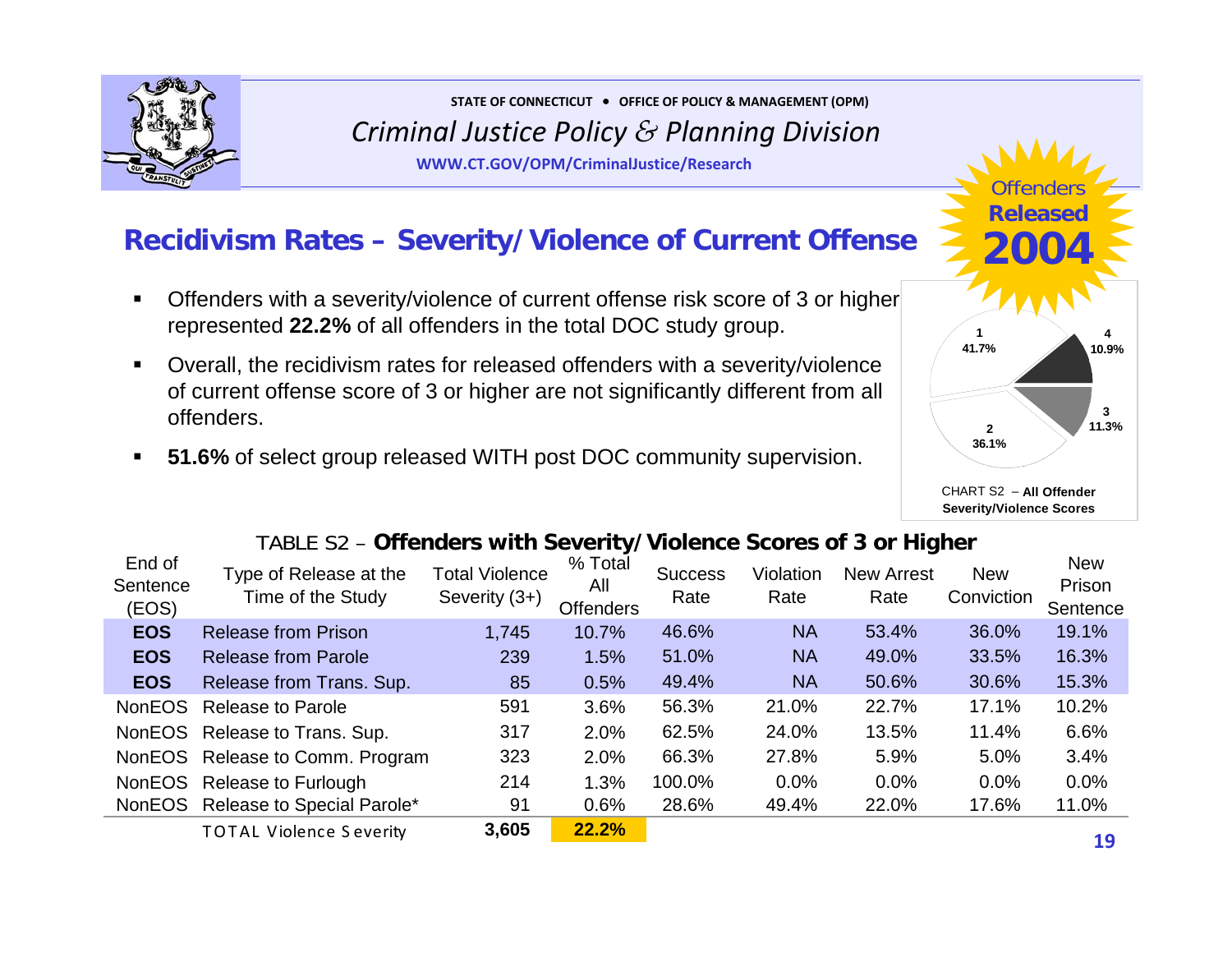

**WWW.CT.GOV/OPM/CriminalJustice/Research**

## **Recidivism Rates – History of Violence Risk Scores**

- $\blacksquare$  Offenders with a history of serious violence represented **10%** of all offenders in the total DOC study group population.
- $\blacksquare$  Offenders with a serious history of violence had a higher recidivism rate for end of sentence release types and for releases to transitional supervision from all offenders combined.
- $\blacksquare$ **38.2%** of select group released WITH post DOC community supervision.



CHART S3 – **All OffenderHistory of Violence Scores**

### TABLE S3 – **Offenders with History of Violence Risk Scores of 3 or Higher**

| End of<br>Sentence<br>(EOS) | Type of Release at the<br>Time of the Study | <b>Total History</b><br>Violence $(3+)$ | $%$ Total<br>All<br><b>Offenders</b> | <b>Success</b><br>Rate | Violation<br>Rate | <b>New Arrest</b><br>Rate | <b>New</b><br>Conviction | <b>New</b><br>Prison<br>Sentence |
|-----------------------------|---------------------------------------------|-----------------------------------------|--------------------------------------|------------------------|-------------------|---------------------------|--------------------------|----------------------------------|
| <b>EOS</b>                  | <b>Release from Prison</b>                  | 1,000                                   | 6.2%                                 | 26.7%                  | <b>NA</b>         | 73.3%                     | 48.5%                    | 28.0%                            |
| <b>EOS</b>                  | <b>Release from Parole</b>                  | 49                                      | 0.3%                                 | 32.7%                  | <b>NA</b>         | 67.3%                     | 51.0%                    | 30.6%                            |
| <b>EOS</b>                  | Release from Trans. Sup.                    | 23                                      | 0.1%                                 | 30.4%                  | <b>NA</b>         | 69.6%                     | 34.8%                    | 17.4%                            |
| <b>NonEOS</b>               | <b>Release to Parole</b>                    | 207                                     | 1.3%                                 | 34.8%                  | 33.3%             | 31.9%                     | 23.2%                    | 15.9%                            |
|                             | NonEOS Release to Trans. Sup.               | 147                                     | 0.9%                                 | 42.2%                  | 36.0%             | 21.8%                     | 15.0%                    | 11.6%                            |
|                             | NonEOS Release to Comm. Program             | 71                                      | 0.4%                                 | 49.3%                  | 46.5%             | 4.2%                      | 4.2%                     | 2.8%                             |
|                             | NonEOS Release to Furlough                  | 70                                      | 0.4%                                 | 95.7%                  | 1.4%              | 2.9%                      | 0.0%                     | 0.0%                             |
|                             | NonEOS Release to Special Parole*           | 51                                      | 0.3%                                 | 11.8%                  | 51.0%             | 37.2%                     | 27.5%                    | 17.6%                            |
|                             | <b>TOTAL History of Violence</b>            | 1,618                                   | 10.0%                                |                        |                   |                           |                          | 20                               |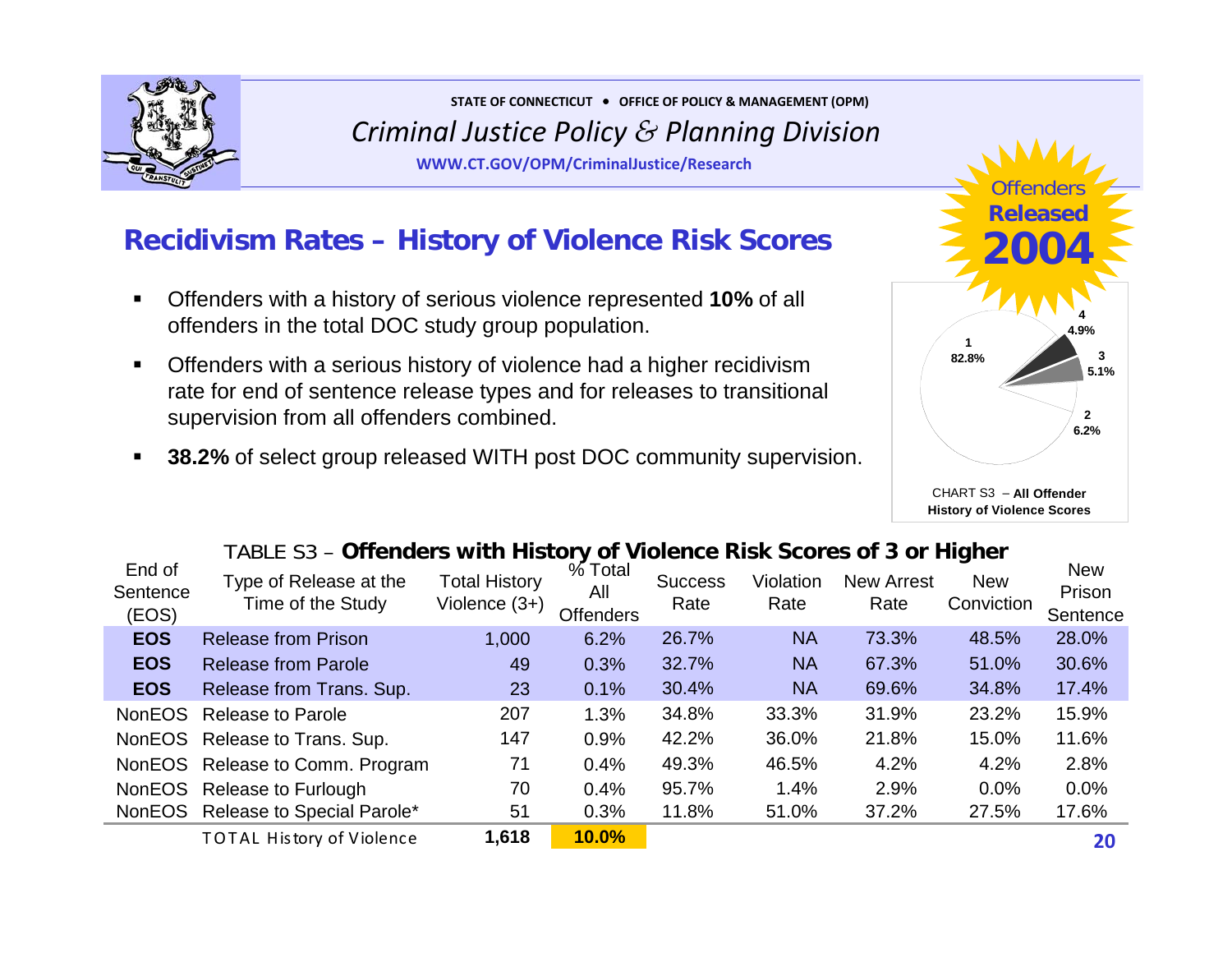

**WWW.CT.GOV/OPM/CriminalJustice/Research**

## **Recidivism Rates – Offenders Convicted of Burglary**

- $\blacksquare$  Overall, offenders convicted of burglary crimes represented 16.5% of all offenders in the total DOC study group population; Burglary 1 represented **0.6%** of all offenders in the total DOC study group.
- $\blacksquare$  Offenders convicted of Burglary 3 had higher recidivism rates than offenders convicted of Burglary 1.
- $\blacksquare$  For offenders convicted of Burglary 1: **60.4%** of select group released WITH post DOC community supervision.



**Convicted of Burglary** 

|                             | TABLE 548 – Offenders Convicted of Burgiary 1 |                     |                                    |                        |                   |                           |                          |                                  |
|-----------------------------|-----------------------------------------------|---------------------|------------------------------------|------------------------|-------------------|---------------------------|--------------------------|----------------------------------|
| End of<br>Sentence<br>(EOS) | Type of Release at the<br>Time of the Study   | Total<br>Burglary 1 | % Total<br>All<br><b>Offenders</b> | <b>Success</b><br>Rate | Violation<br>Rate | <b>New Arrest</b><br>Rate | <b>New</b><br>Conviction | <b>New</b><br>Prison<br>Sentence |
| <b>EOS</b>                  | <b>Release from Prison</b>                    | 40                  | 0.2%                               | 47.5%                  | <b>NA</b>         | 52.5%                     | 40.0%                    | 22.5%                            |
| <b>EOS</b>                  | <b>Release from Parole</b>                    | 11                  | 0.1%                               | 81.8%                  | <b>NA</b>         | 18.2%                     | 9.1%                     | 0.0%                             |
| <b>EOS</b>                  | Release from Trans. Sup.                      | $\mathbf{0}$        | 0.0%                               | <b>NA</b>              | <b>NA</b>         | <b>NA</b>                 | <b>NA</b>                | <b>NA</b>                        |
| <b>NonEOS</b>               | <b>Release to Parole</b>                      | 31                  | 0.2%                               | 51.6%                  | 25.8%             | 22.6%                     | 22.6%                    | 12.9%                            |
|                             | NonEOS Release to Trans. Sup.                 | 3                   | 0.0%                               | 100.0%                 | 0.0%              | 0.0%                      | <b>NA</b>                | <b>NA</b>                        |
|                             | NonEOS Release to Comm. Program               | 6                   | 0.0%                               | 66.7%                  | 16.6%             | 16.7%                     | 16.7%                    | 0.0%                             |
| NonEOS                      | Release to Furlough                           | 8                   | 0.0%                               | 87.5%                  | 0.0%              | 12.5%                     | 12.5%                    | 12.5%                            |
|                             | NonEOS Release to Special Parole*             | 2                   | 0.0%                               | 50.0%                  | 50.0%             | 0.0%                      | <b>NA</b>                | <b>NA</b>                        |
|                             | <b>TOTAL Burglary 1</b>                       | 101                 | 0.6%                               |                        |                   |                           |                          | 21                               |

#### TABLE S4a – **Offenders Convicted of Burglary 1**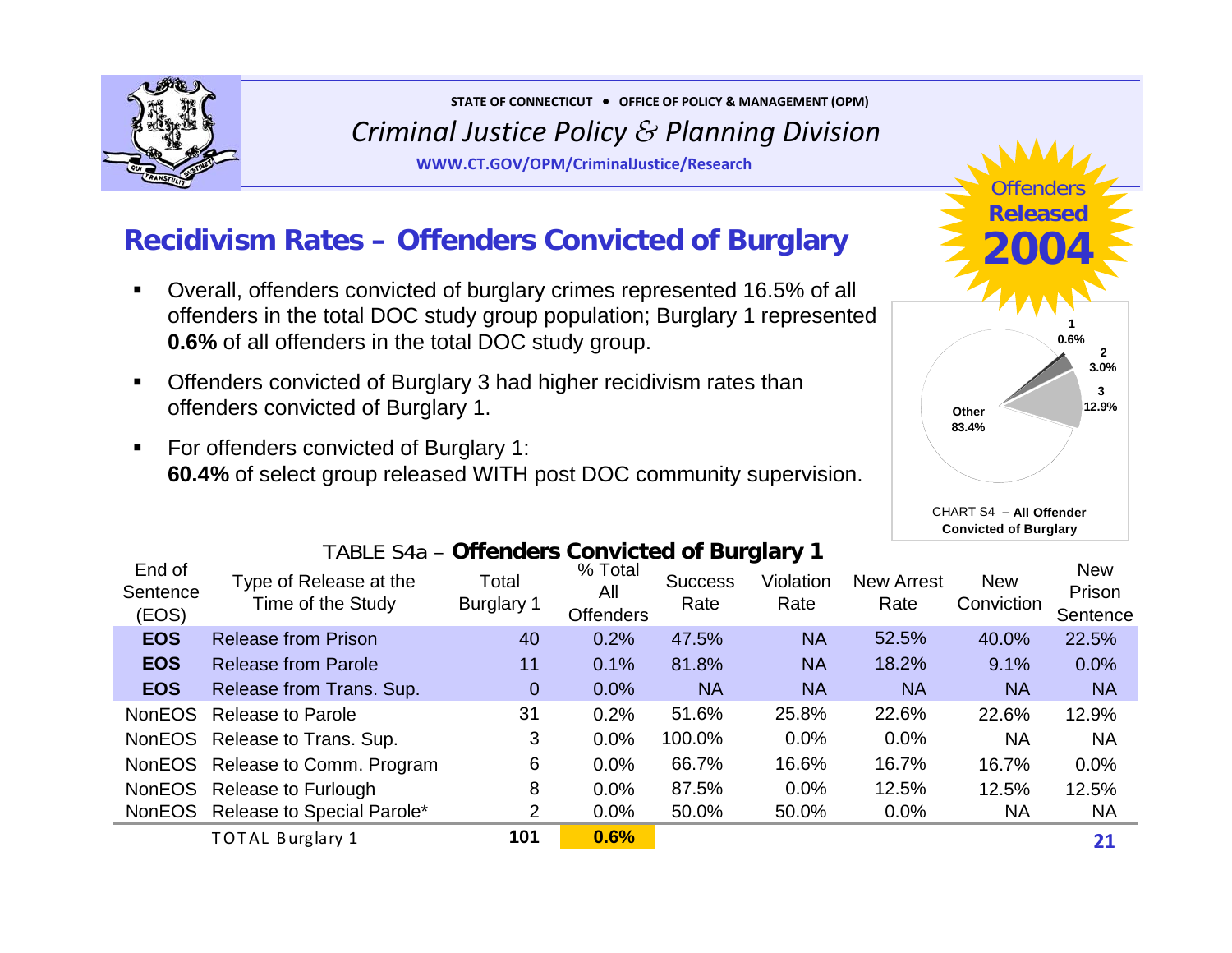

**WWW.CT.GOV/OPM/CriminalJustice/Research**

## **Recidivism Rates – Substance Abuse Treatment (SAT)**

- $\blacksquare$  Offenders with substance abuse need scores of 3 or higher represented **60.2%** of all offenders in the total DOC study group population.
- $\blacksquare$  Offenders with high substance treatment needs scores did not have significantly different recidivism rates from those with low need scores.
- **63.5%** of select group released WITH post DOC community supervision.



**Substance Abuse Need Scores**

### TABLE S5 – **Offenders with Substance Abuse Treatment (SAT) Need Scores of 3 or Higher**

| End of<br>Sentence<br>(EOS) | Type of Release at the<br>Time of the Study | <b>Total SAT</b><br>Need $(3+)$ | % Total<br>All<br><b>Offenders</b> | <b>Success</b><br>Rate | Violation<br>Rate | <b>New Arrest</b><br>Rate | <b>New</b><br>Conviction | <b>New</b><br>Prison<br>Sentence |
|-----------------------------|---------------------------------------------|---------------------------------|------------------------------------|------------------------|-------------------|---------------------------|--------------------------|----------------------------------|
| <b>EOS</b>                  | <b>Release from Prison</b>                  | 3,572                           | 22.0%                              | 41.2%                  | <b>NA</b>         | 58.8%                     | 41.2%                    | 21.9%                            |
| <b>EOS</b>                  | <b>Release from Parole</b>                  | 603                             | 3.7%                               | 48.4%                  | <b>NA</b>         | 51.6%                     | 33.8%                    | 15.3%                            |
| <b>EOS</b>                  | Release from Trans. Sup.                    | 458                             | 2.8%                               | 48.0%                  | <b>NA</b>         | 52.0%                     | 33.6%                    | 14.8%                            |
| <b>NonEOS</b>               | <b>Release to Parole</b>                    | 1,453                           | 8.9%                               | 45.8%                  | 26.5%             | 27.7%                     | 19.6%                    | 12.7%                            |
|                             | NonEOS Release to Trans. Sup.               | 1,339                           | 8.2%                               | 60.9%                  | 24.5%             | 14.6%                     | 11.3%                    | 7.1%                             |
|                             | NonEOS Release to Comm. Program             | 1,224                           | 7.5%                               | 66.1%                  | 29.6%             | 4.3%                      | 3.3%                     | 2.5%                             |
|                             | NonEOS Release to Furlough                  | 915                             | 5.6%                               | 97.6%                  | 0.7%              | 1.7%                      | 1.2%                     | 0.4%                             |
|                             | NonEOS Release to Special Parole*           | 222                             | 1.4%                               | 27.5%                  | 40.1%             | 32.4%                     | 24.8%                    | 16.2%                            |
|                             | <b>TOTAL Substance Abuse</b>                | 9,786                           | 60.2%                              | 36.5%                  | 63.5%             |                           |                          | 22                               |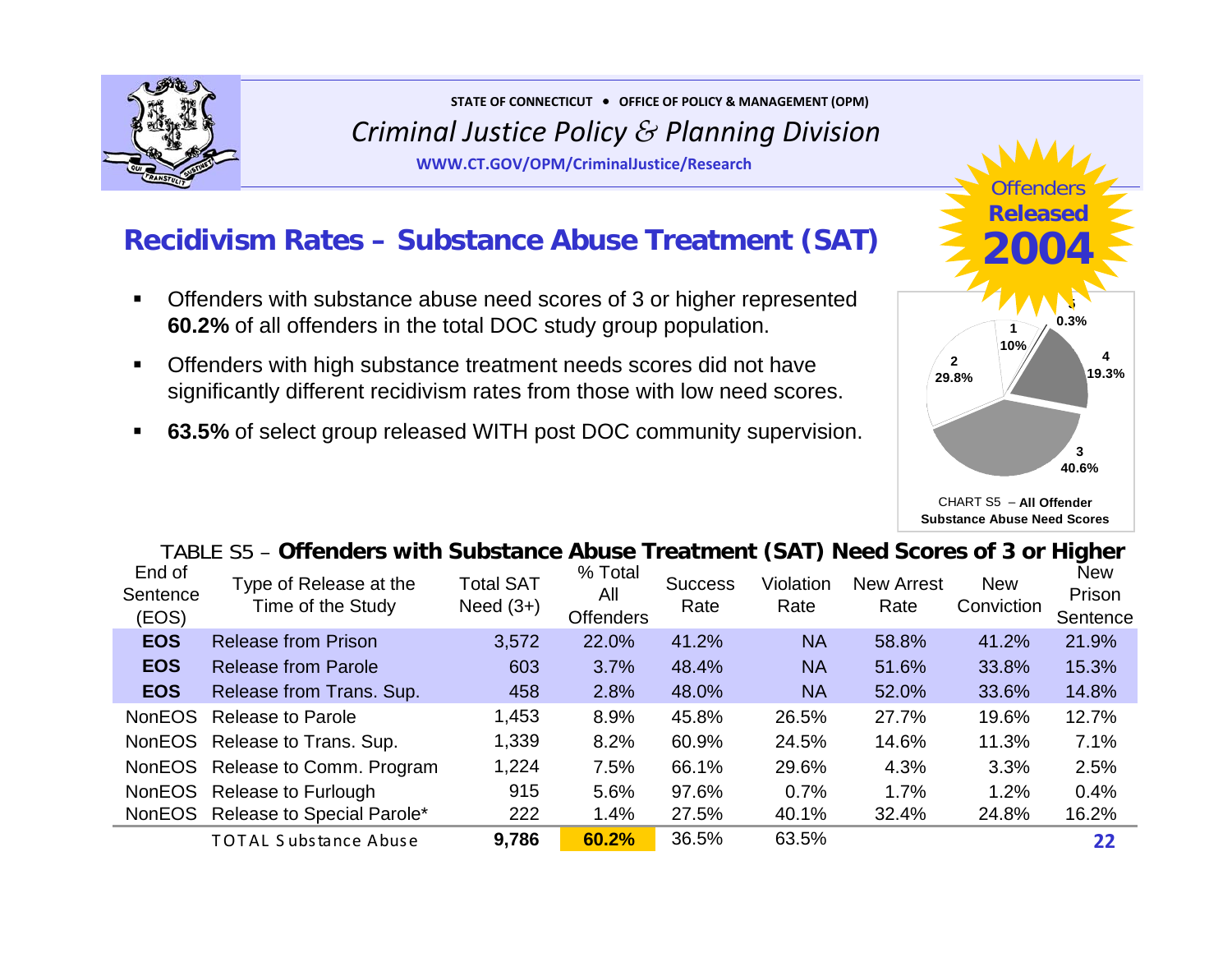

**WWW.CT.GOV/OPM/CriminalJustice/Research**

## **Recidivism Rates – Mental Health Treatment (MHT)**

- $\blacksquare$  Offenders with mental health need scores of 3 or higher represented **13.8%** of all offenders in the total DOC study group population.
- $\blacksquare$  Offenders with higher mental health treatment needs scores had higher recidivism rates for end of sentence released from prison and parole compared to the overall rates.
- $\blacksquare$ **39.1%** of select group released WITH post DOC community supervision.



TABLE S6 – **Offenders with Mental Health Treatment (MHT) Need Scores of 3 or Higher**

| End of<br>Sentence<br>(EOS) | Type of Release at the<br>Time of the Study | <b>Total MHT</b><br>Need $(3+)$ | % Total<br>All<br><b>Offenders</b> | <b>Success</b><br>Rate | Violation<br>Rate | <b>New Arrest</b><br>Rate | <b>New</b><br>Conviction | <b>New</b><br>Prison<br>Sentence |
|-----------------------------|---------------------------------------------|---------------------------------|------------------------------------|------------------------|-------------------|---------------------------|--------------------------|----------------------------------|
| <b>EOS</b>                  | <b>Release from Prison</b>                  | 1,367                           | 8.4%                               | 39.8%                  | <b>NA</b>         | 60.2%                     | 40.6%                    | 21.7%                            |
| <b>EOS</b>                  | <b>Release from Parole</b>                  | 58                              | 0.4%                               | 37.9%                  | <b>NA</b>         | 62.1%                     | 39.7%                    | 17.2%                            |
| <b>EOS</b>                  | Release from Trans. Sup.                    | 83                              | 0.5%                               | 49.4%                  | <b>NA</b>         | 50.6%                     | 27.7%                    | 12.0%                            |
| <b>NonEOS</b>               | <b>Release to Parole</b>                    | 136                             | 0.8%                               | 57.4%                  | 22.0%             | 20.6%                     | 16.2%                    | 8.1%                             |
|                             | NonEOS Release to Trans. Sup.               | 291                             | 1.8%                               | 64.9%                  | 23.1%             | 12.0%                     | 8.6%                     | 5.5%                             |
|                             | NonEOS Release to Comm. Program             | 163                             | 1.0%                               | 58.9%                  | 38.0%             | 3.1%                      | 3.1%                     | 3.1%                             |
|                             | NonEOS Release to Furlough                  | 115                             | 0.7%                               | 94.8%                  | 2.6%              | 2.6%                      | 2.6%                     | 0.9%                             |
|                             | NonEOS Release to Special Parole*           | 32                              | 0.2%                               | 28.1%                  | 46.9%             | 25.0%                     | 15.6%                    | 12.5%                            |
|                             | <b>TOTAL Mental Health</b>                  | 2,245                           | 13.8%                              |                        |                   |                           |                          | 23                               |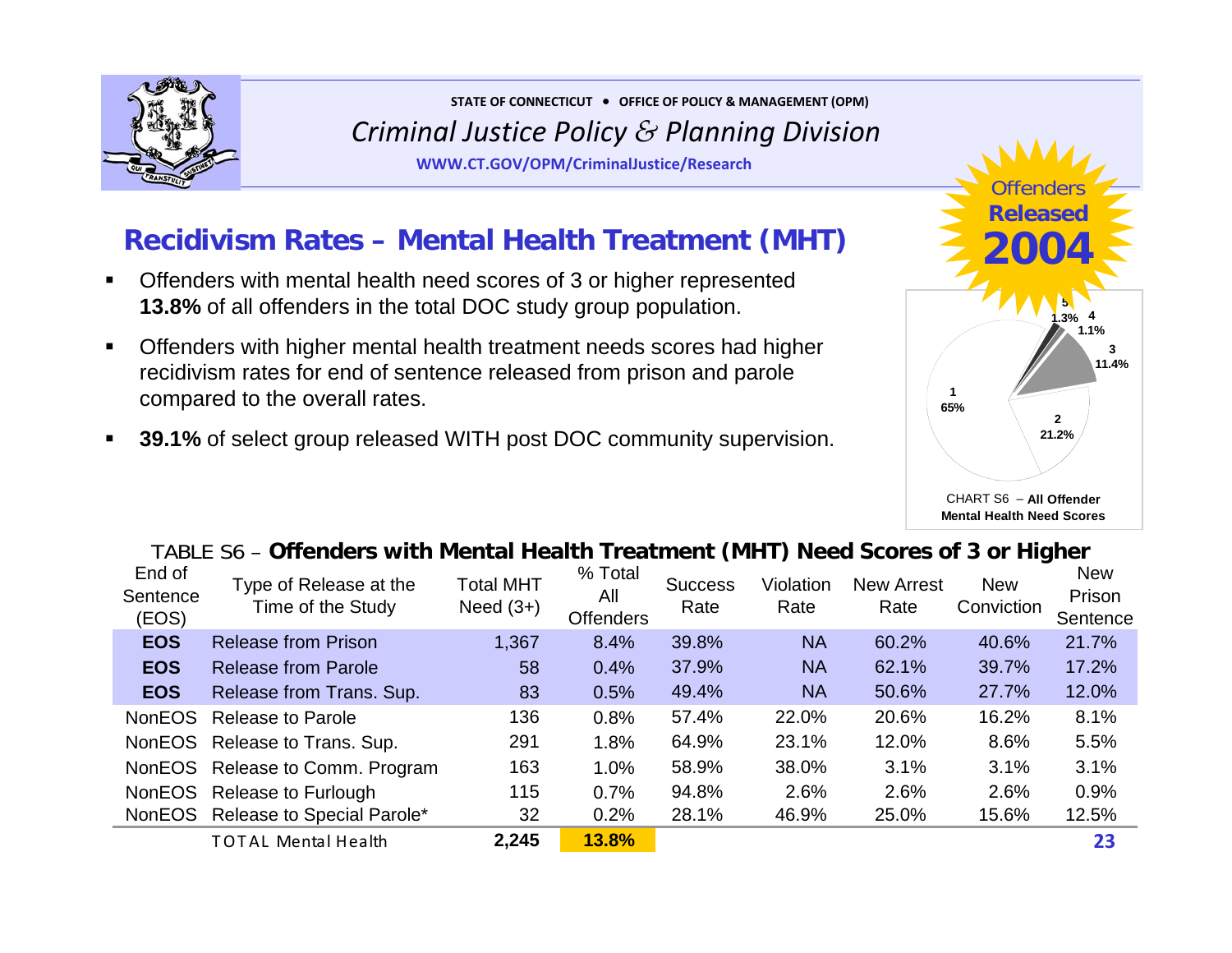

**WWW.CT.GOV/OPM/CriminalJustice/Research**

## **Recidivism Rates – Sex Offender Treatment (SOT)**

- $\blacksquare$  Sex offenders with need scores of 3 or higher represented **6.5%** of all offenders in the total DOC study group population.
- $\blacksquare$  Offenders with higher sexual offender treatment needs scores consistently had lower recidivism rates for all release type categories compared to the overall rates.
- $\blacksquare$ **15.2%** of select group released WITH post DOC community supervision.



### TABLE S7 – **Offenders with Sex Offender Treatment (SOT) Need Scores of 3 or Higher**

| End of<br>Sentence<br>(EOS) | Type of Release at the<br>Time of the Study | <b>Total SOT</b><br>Need $(3+)$ | % Total<br>All<br><b>Offenders</b> | <b>Success</b><br>Rate | Violation<br>Rate | <b>New Arrest</b><br>Rate | <b>New</b><br>Conviction | <b>New</b><br>Prison<br>Sentence |
|-----------------------------|---------------------------------------------|---------------------------------|------------------------------------|------------------------|-------------------|---------------------------|--------------------------|----------------------------------|
| <b>EOS</b>                  | <b>Release from Prison</b>                  | 896                             | 5.5%                               | 48.9%                  | <b>NA</b>         | 51.1%                     | 34.2%                    | 18.2%                            |
| <b>EOS</b>                  | <b>Release from Parole</b>                  | 23                              | 0.1%                               | 73.9%                  | <b>NA</b>         | 26.1%                     | 13.0%                    | 0.0%                             |
| <b>EOS</b>                  | Release from Trans. Sup.                    | $\overline{0}$                  | 0.0%                               | <b>NA</b>              | <b>NA</b>         | <b>NA</b>                 | <b>NA</b>                | <b>NA</b>                        |
| <b>NonEOS</b>               | <b>Release to Parole</b>                    | 100                             | 0.6%                               | 54.0%                  | 25.0%             | 21.0%                     | 16.0%                    | 11.0%                            |
|                             | NonEOS Release to Trans. Sup.               | 4                               | 0.0%                               | 75.0%                  | 25.0%             | 0.0%                      | <b>NA</b>                | <b>NA</b>                        |
|                             | NonEOS Release to Comm. Program             | 0                               | 0.0%                               | <b>NA</b>              | <b>NA</b>         | <b>NA</b>                 | <b>NA</b>                | <b>NA</b>                        |
|                             | NonEOS Release to Furlough                  | 3                               | 0.0%                               | 100.0%                 | 0.0%              | 0.0%                      | <b>NA</b>                | <b>NA</b>                        |
|                             | NonEOS Release to Special Parole*           | 31                              | 0.2%                               | 22.6%                  | 58.0%             | 19.4%                     | 19.4%                    | 6.5%                             |
|                             | <b>TOTAL Sex Offender</b>                   | 1,057                           | 6.5%                               |                        |                   |                           |                          | 24                               |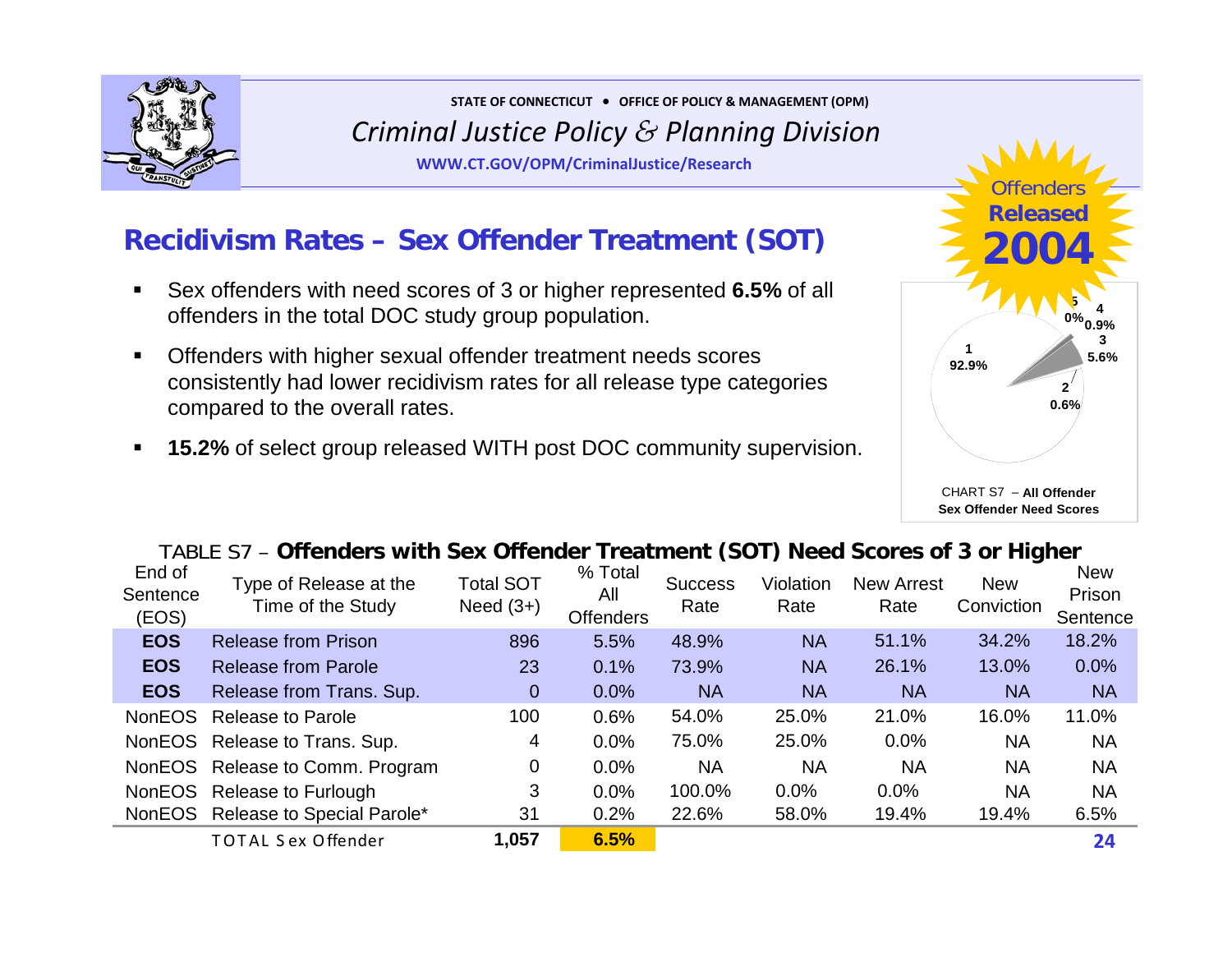

**STATE OF CONNECTICUT** <sup>y</sup> **OFFICE OF POLICY & MANAGEMENT (OPM)**

### *Criminal Justice Policy & Planning Division*

**WWW.CT.GOV/OPM/CriminalJustice/Research**

## **Summary of Findings**

|                                            | Total<br><b>Select</b><br>Group | % Total<br><b>Study</b><br>Group | <b>EOS</b><br>Release<br>from Prison | % EOS Release<br>from Prison of<br><b>Select Group</b> | % WITH $\sqrt{ }$<br>Comm.<br>Supervision of<br><b>Select Group</b> |
|--------------------------------------------|---------------------------------|----------------------------------|--------------------------------------|--------------------------------------------------------|---------------------------------------------------------------------|
| <b>DOC Study Group</b>                     | 16,246                          |                                  | 6,916                                | 42.6%                                                  | 57.4%                                                               |
| <b>Split Sentence Probationers</b>         | 2,816                           | 17.3%                            |                                      |                                                        |                                                                     |
| <b>CSSD Study Group (New Probationers)</b> | 22,261                          |                                  |                                      |                                                        |                                                                     |
| Select Offender Groups:                    |                                 |                                  |                                      |                                                        |                                                                     |
| <b>Convicted Violent Offenders</b>         | 6,763                           | 41.6%                            | 3,057                                | 45.2%                                                  | 54.8%                                                               |
| Severity/Violence                          | 3,605                           | 22.2%                            | 1,745                                | 48.4%                                                  | 51.6%                                                               |
| <b>History of Violence</b>                 | 1,618                           | 10.0%                            | 1,000                                | 61.8%                                                  | 38.2%                                                               |
| <b>Total Burglary Offenses</b>             | 2,685                           | 16.5%                            | 954                                  | 35.5%                                                  | 64.5%                                                               |
| <b>Burglary 1</b>                          | 101                             | 0.6%                             | 40                                   | 39.6%                                                  | 60.4%                                                               |
| Burglary 2                                 | 494                             | 3.0%                             | 170                                  | 34.4%                                                  | 65.6%                                                               |
| Burglary 3                                 | 2,090                           | 12.9%                            | 744                                  | 35.6%                                                  | 64.4%                                                               |
| <b>Substance Abuse Treatment Need</b>      | 9,786                           | 60.2%                            | 3,572                                | 36.5%                                                  | 63.5%                                                               |
| <b>Mental Health Treatment Need</b>        | 2,245                           | 13.8%                            | 1,367                                | 60.9%                                                  | 39.1%                                                               |
| <b>Sex Offense Treatment Need</b>          | 1,057                           | 6.5%                             | 896                                  | 84.8%                                                  | 15.2%                                                               |

Offenders**Released**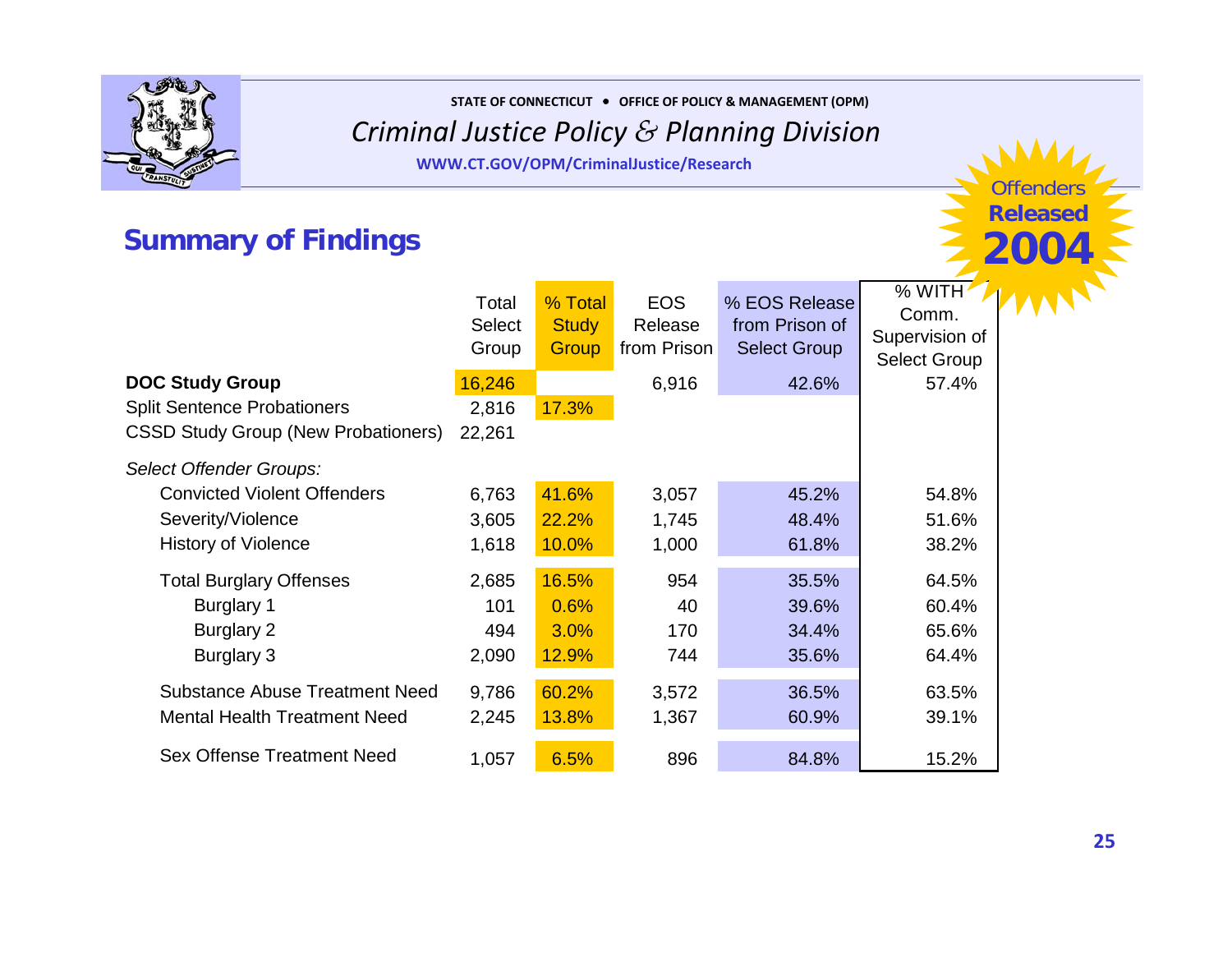

**WWW.CT.GOV/OPM/CriminalJustice/Research**

## **Presentation Outline**

- 2008 Connecticut Recidivism Study
- **2008 Prison Population Projection Study**
- Issues for Further Study
- Questions *&* Comments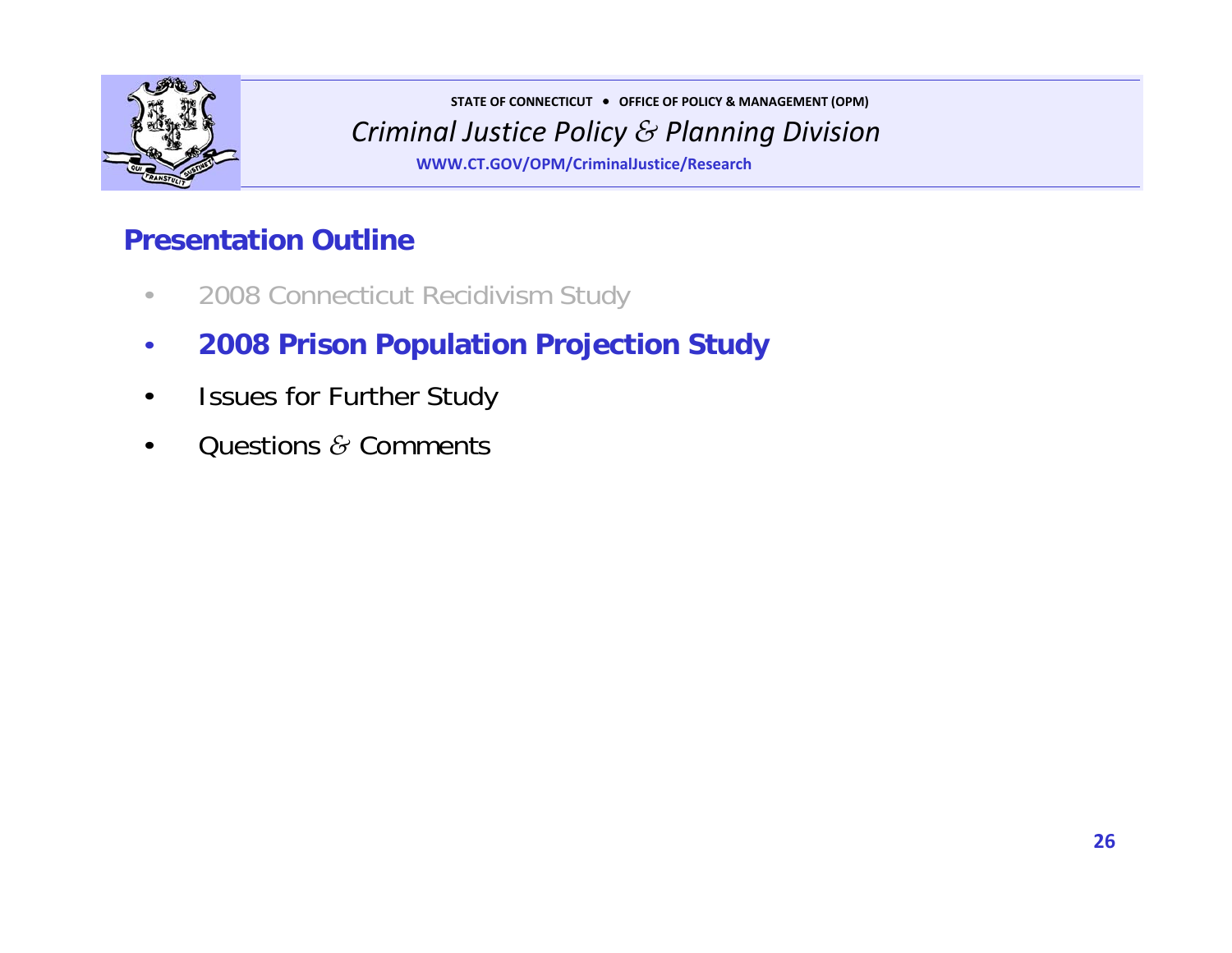**Criminal State of Connecticut • Office of Policy & Management (OPM) • Research, ANALYS**<br>5 **72** *Cuireanal Institute* 



**Policy & Planning Division** 

450 Capitol Avenue, Hartford, CT 06106-1379 . (860) 418-6248 .

#### **Annual Report** 2008 Connecticut Prison Population Projection Study

| Contents                                                   |    |
|------------------------------------------------------------|----|
| Overview                                                   | 2  |
| Executive Summary                                          | 3  |
| Connecticut Prison Population Forecast                     |    |
| Yearly Trends in DOC Populations                           | 6  |
| Appendix I - Types of Community Supervision in Connecticut | 10 |
| Appendix II - Demographics for DOC Prison Population       | 11 |
| Appendix III - Timeline of Significant Events              | 12 |
| Appendix IV - Summary of Legislative Changes               | 13 |

#### Organization of the 2008 Report

The 2008 report is organized into seven major sections. Section one contains an executive summary with a bulleted list of findings and conclusions. Section two contains the Connecticut Prison Population Forecast. Section three discusses the yearly trends in the Department of Correction (DOC) populations. Appendix I provides a description of the types of community supervision in Connecticut. Appendix II provides demographic information about the DOC prison population. Appendix III shows a timeline of significant events. Appendix IV contains a summary of legislative changes.

This report has been generated by the co-facilitation of the Office of Policy and Management and the Connecticut Statistical Analysis Center at Central Connecticut State University, and in collaboration with members of the Forecast/Research Work Group.

> Office of Policy and Management (OPM) Robert L. Genuario, Secretary Criminal Justice Policy & Planning Division Brian Austin, Jr., Undersecretary John E. Forbes, Assistant Director Linda D. DeConti, M.Sc., Research Manager Alyse A. Chin, M.S.W., Assistant Manager

**Central Connecticut State University (CCSU)** Stephen M. Cox, Ph.D., SAC Director Lyndsay Ruffolo, Research Specialist

The Connecticut Statistical Analysis Center (SAC) is a collaborative venture between the Office of Policy and Management and Central Connecticut State University. The SAC functions as a clearinghouse for justice related information, serves as a liaison in assisting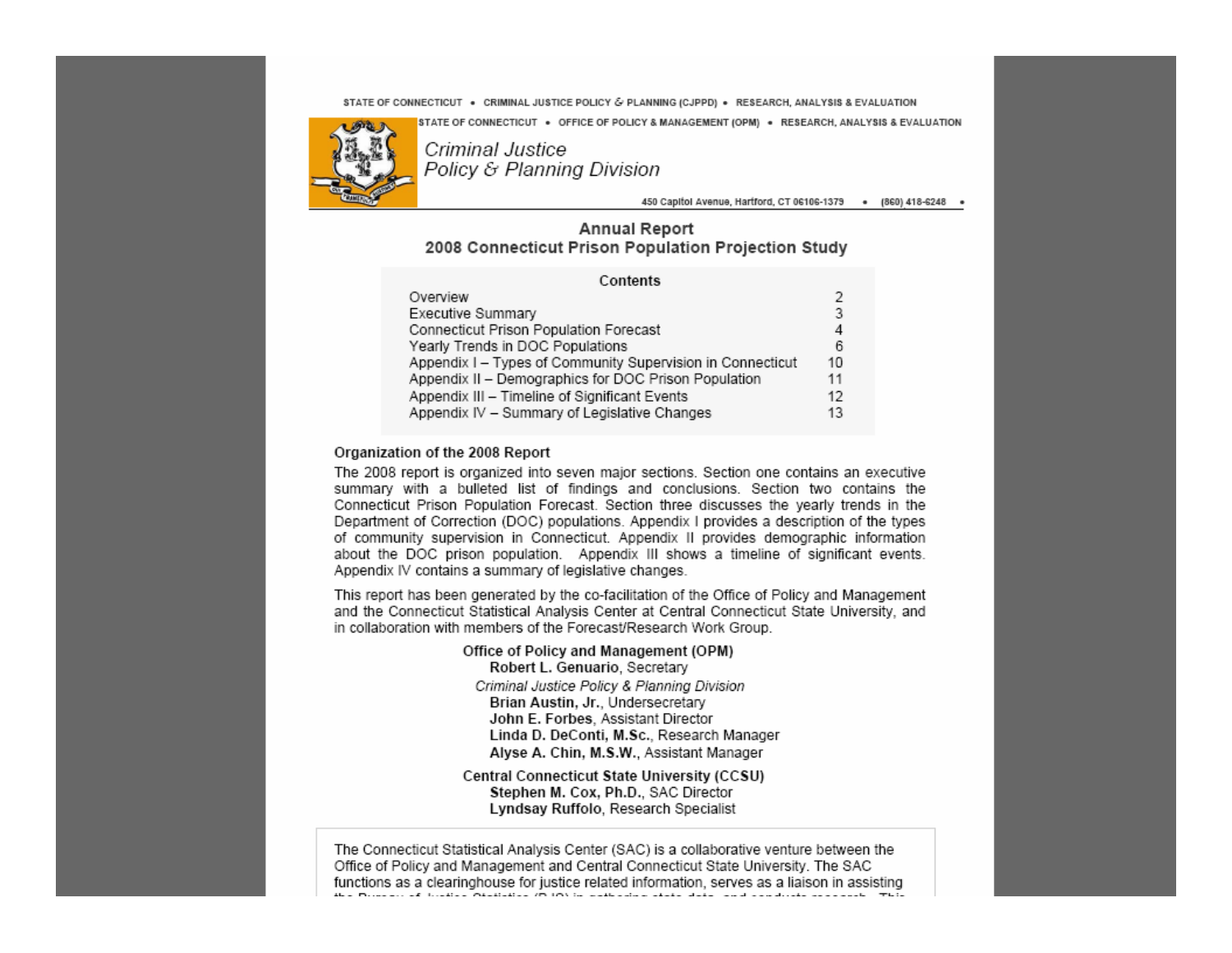

**WWW.CT.GOV/OPM/CriminalJustice/Research**

## **Significant Events**

Significant events occurred that invalidated last year's projections.

These recent changes in legislation and practices have already had significant effects and more changes are anticipated that further make extended predictions or forecasts imprudent at this time.

Therefore, the 2008 report focuses on the current environment and provides a projection of Connecticut's correctional system

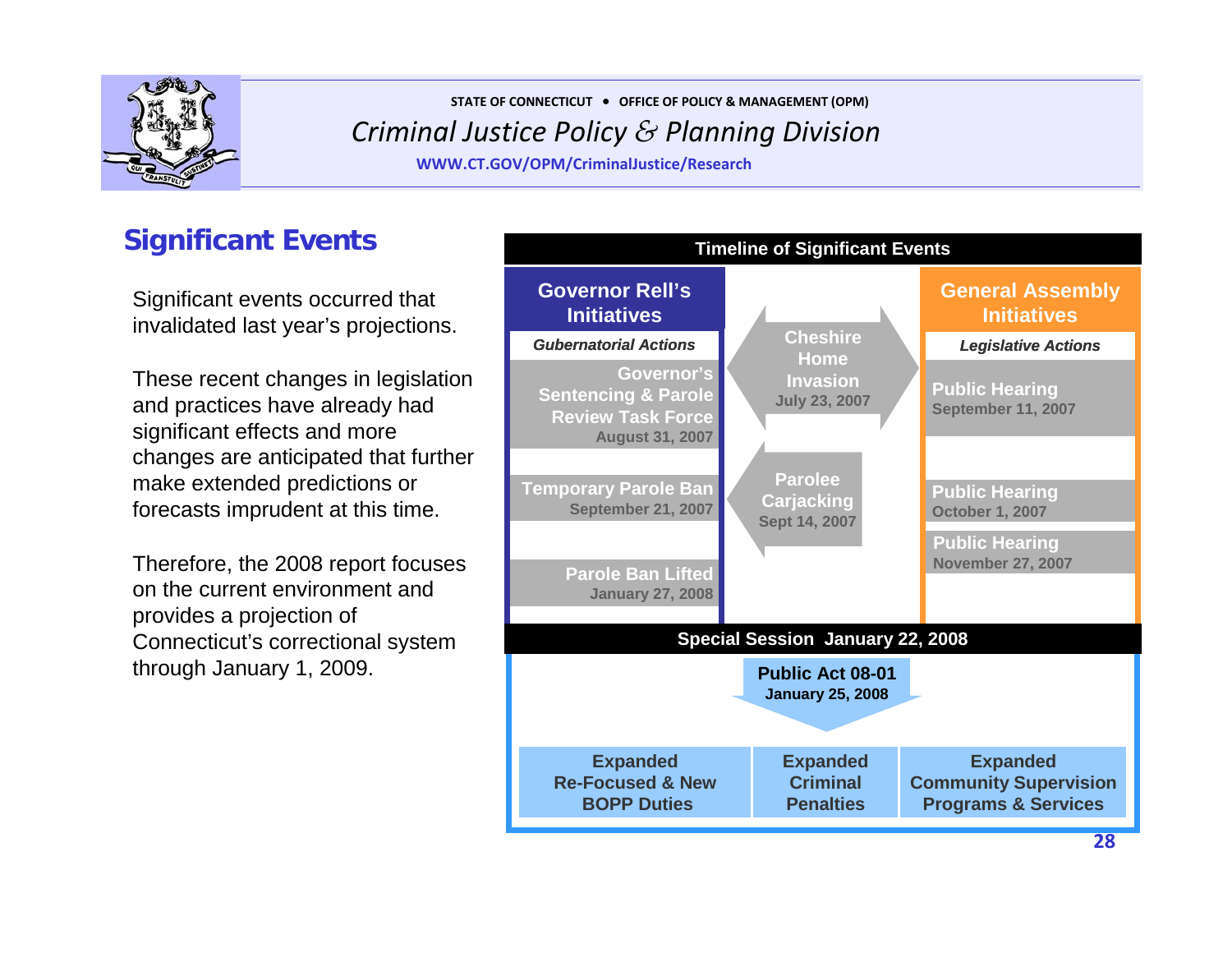

**WWW.CT.GOV/OPM/CriminalJustice/Research**

## **Connecticut 2008 Prison Population Forecast**

- П The prison population has begun to decrease and is expected to continue to decline to a facility population of 18,849 by January 1, 2009 as recent initiatives and legislative changes take effect.
- $\blacksquare$  This projection is based on the following facts: (1) the total Department of Correction (DOC) supervised population has remained stable, (2) the unsentenced/accused population has declined, and (3) Public Act 08-01 has provided funding for additional re-entry/diversionary beds. This projection is also based on: (1) the expectation that transitional supervision placements will increase and (2) that parole supervision placements should return to pre-July 2007 levels.

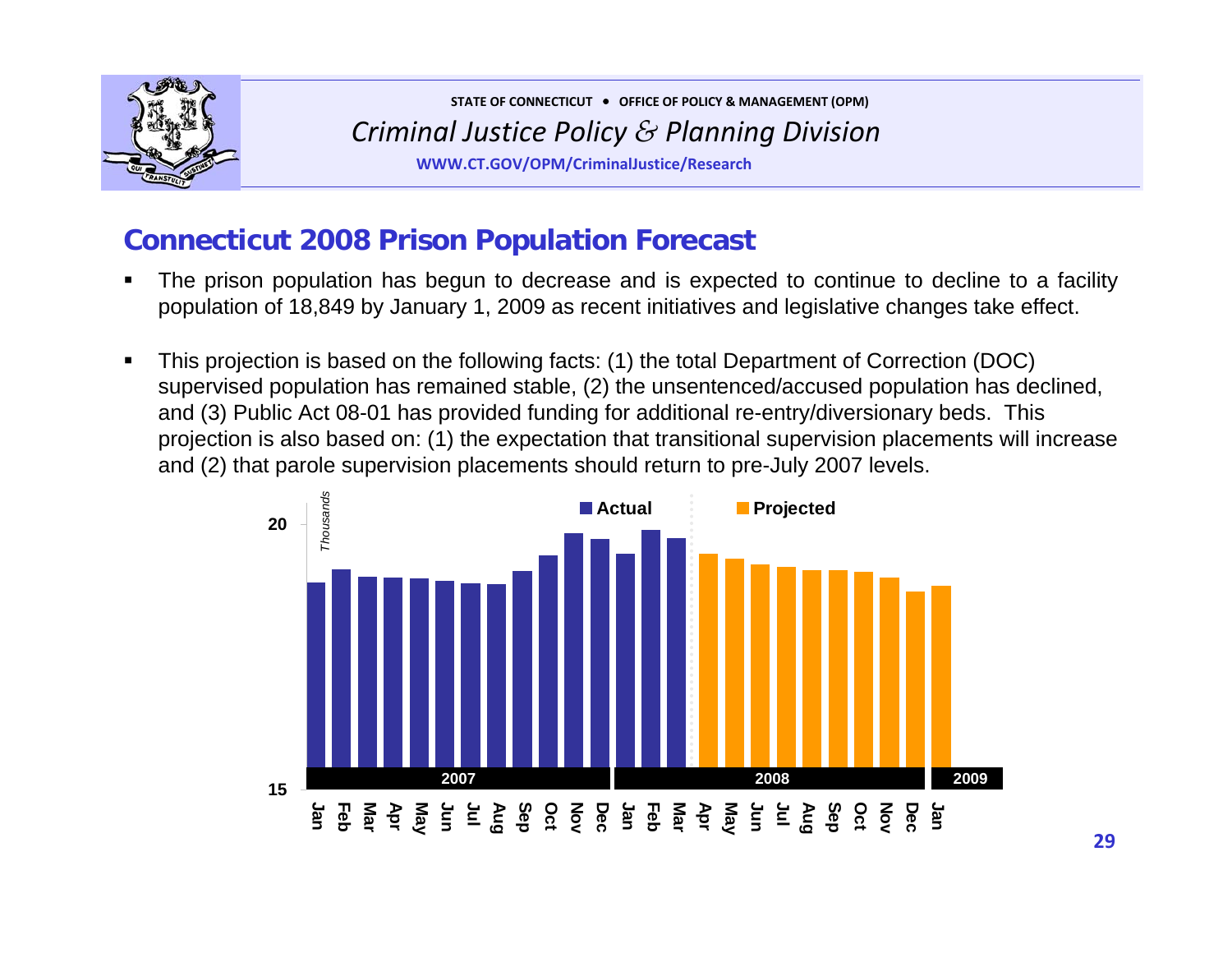

**WWW.CT.GOV/OPM/CriminalJustice/Research**

## **DOC Total Community Supervision Capacity**

 $\blacksquare$  The capacity exists for the Department of Correction (DOC) to safely supervise more offenders in the community than is currently being utilized.

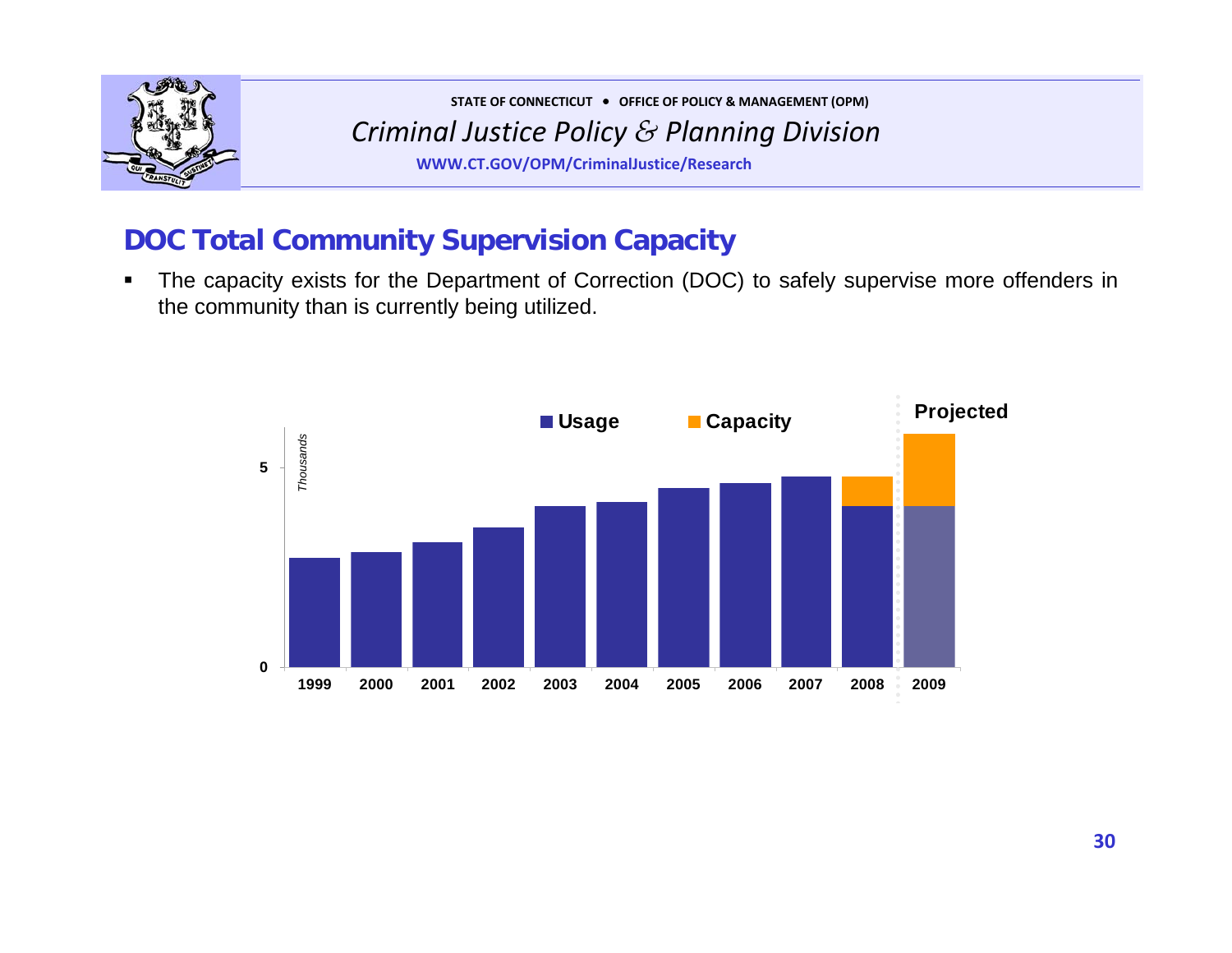

**WWW.CT.GOV/OPM/CriminalJustice/Research**

## **Presentation Outline**

- 2008 Connecticut Recidivism Study
- 2008 Prison Population Projection Study
- **Issues for Further Study**
- Questions *&* Comments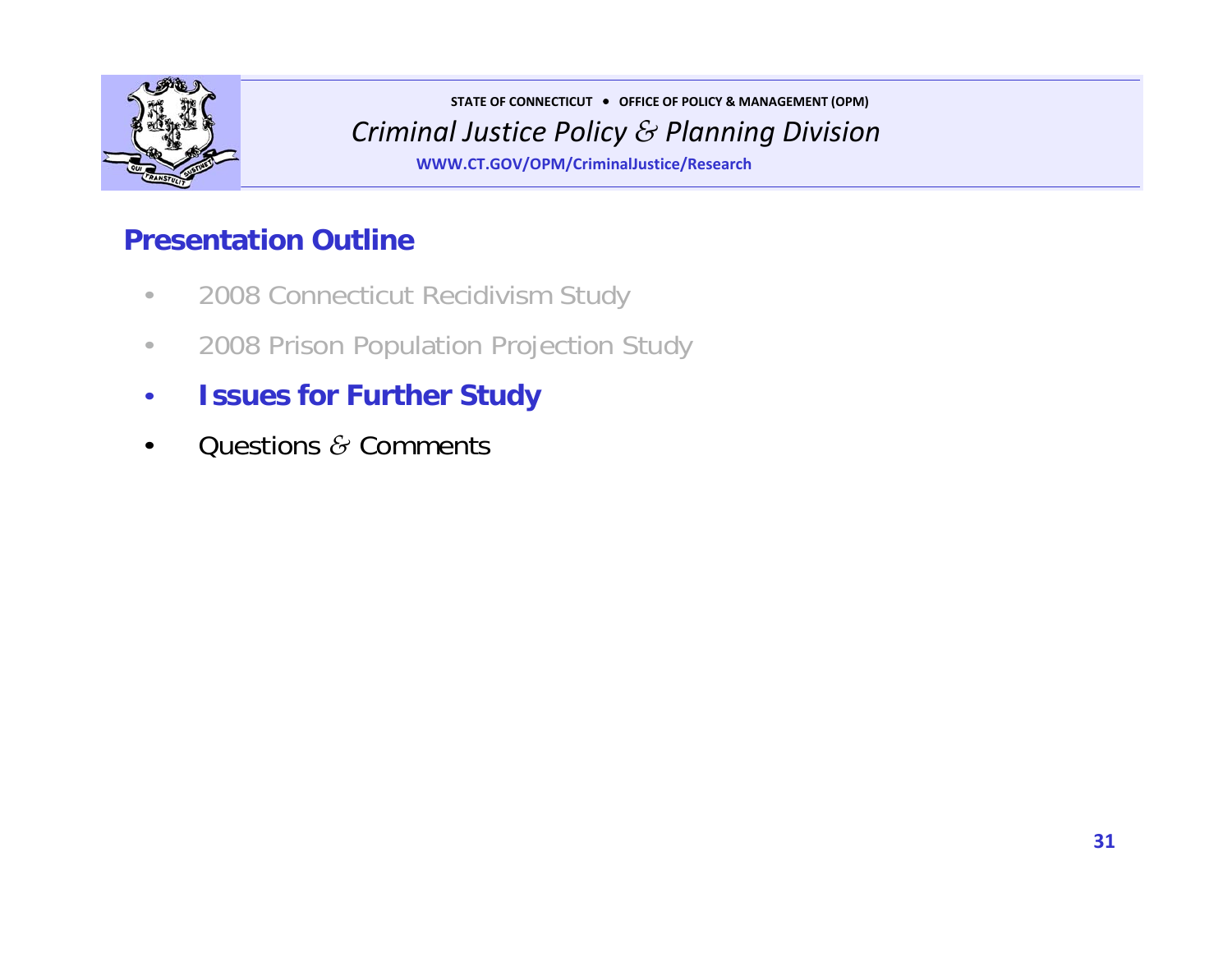

**WWW.CT.GOV/OPM/CriminalJustice/Research**

## **Presentation Outline**

- 2008 Connecticut Recidivism Study
- 2008 Prison Population Projection Study
- Issues for Further Study
- **Questions & Comments**